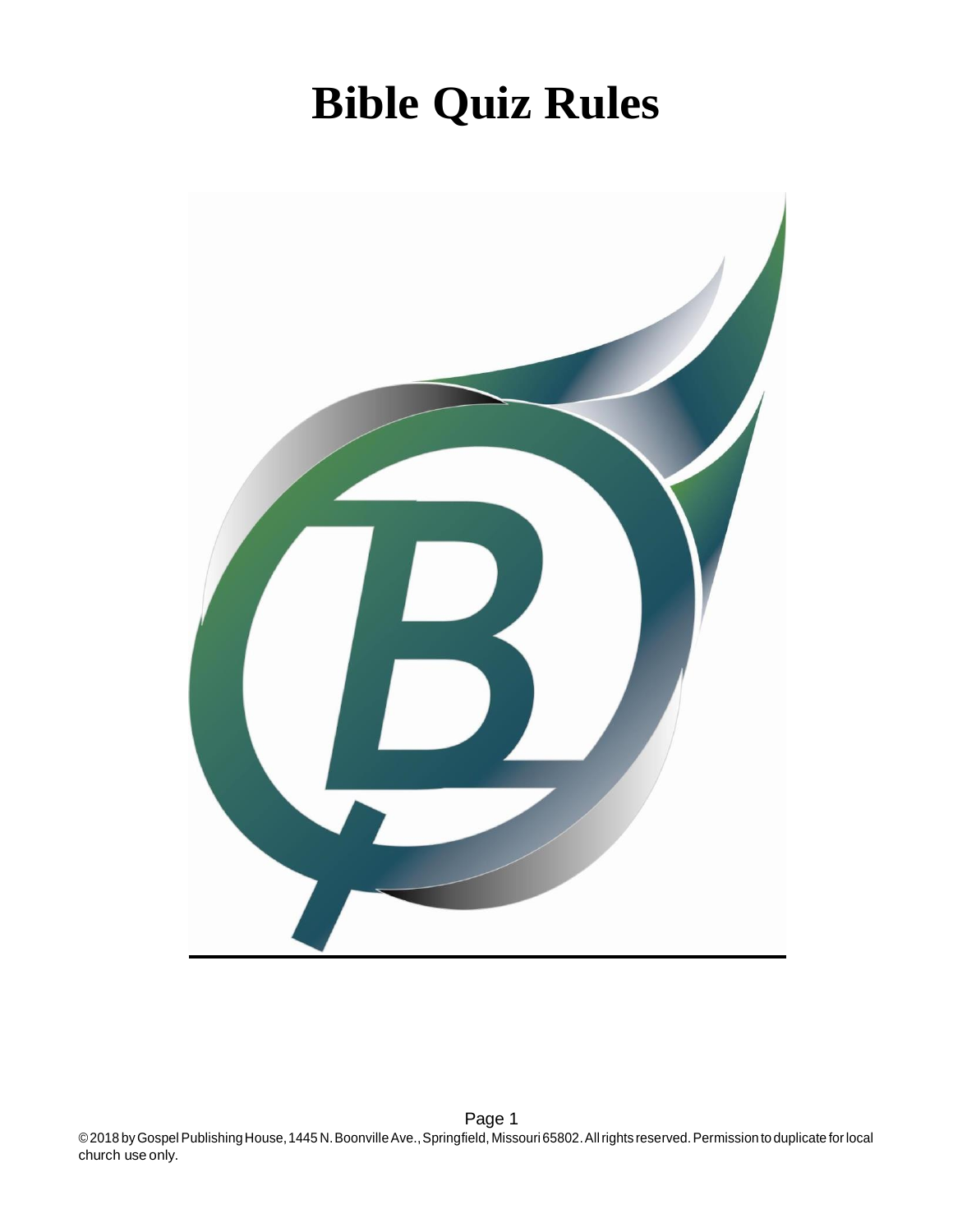# **Table of Contents**

| l icense. |  |
|-----------|--|

### 

. . 7

## 

## 

### Page 2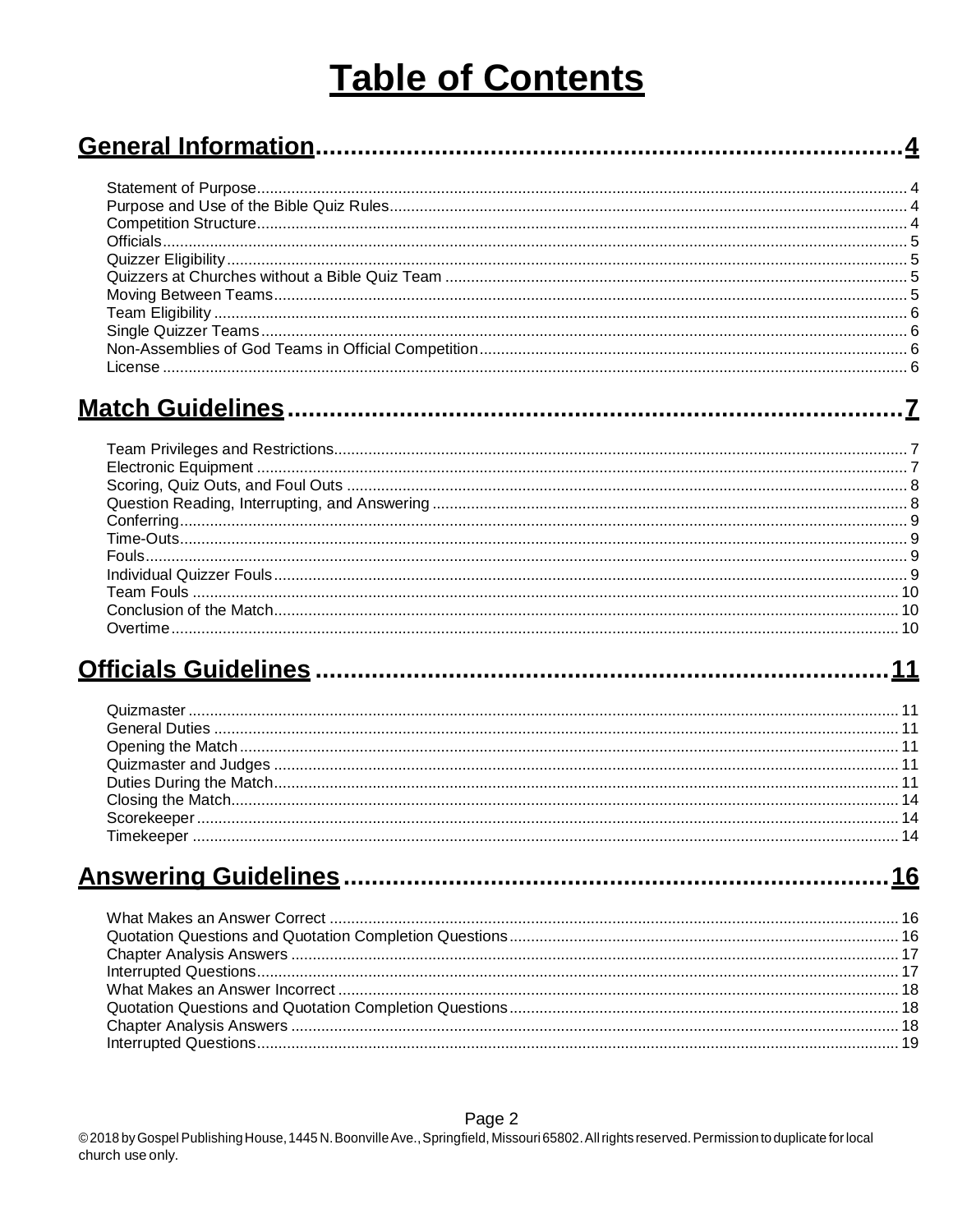|                              | <u>20</u> |
|------------------------------|-----------|
|                              |           |
|                              |           |
|                              |           |
|                              |           |
|                              |           |
|                              |           |
|                              |           |
|                              |           |
|                              |           |
|                              |           |
|                              |           |
|                              |           |
|                              |           |
|                              |           |
|                              |           |
|                              |           |
|                              |           |
|                              |           |
|                              |           |
|                              |           |
|                              |           |
|                              |           |
|                              |           |
|                              |           |
|                              |           |
|                              |           |
|                              |           |
|                              |           |
|                              |           |
|                              |           |
|                              |           |
|                              |           |
|                              |           |
|                              |           |
| <b>Corrective Procedures</b> | <u>28</u> |
| Point of Order.              | 28        |
|                              |           |
|                              |           |
|                              |           |
|                              |           |
|                              |           |
|                              |           |
|                              |           |
|                              |           |
|                              |           |
|                              |           |
|                              |           |
|                              |           |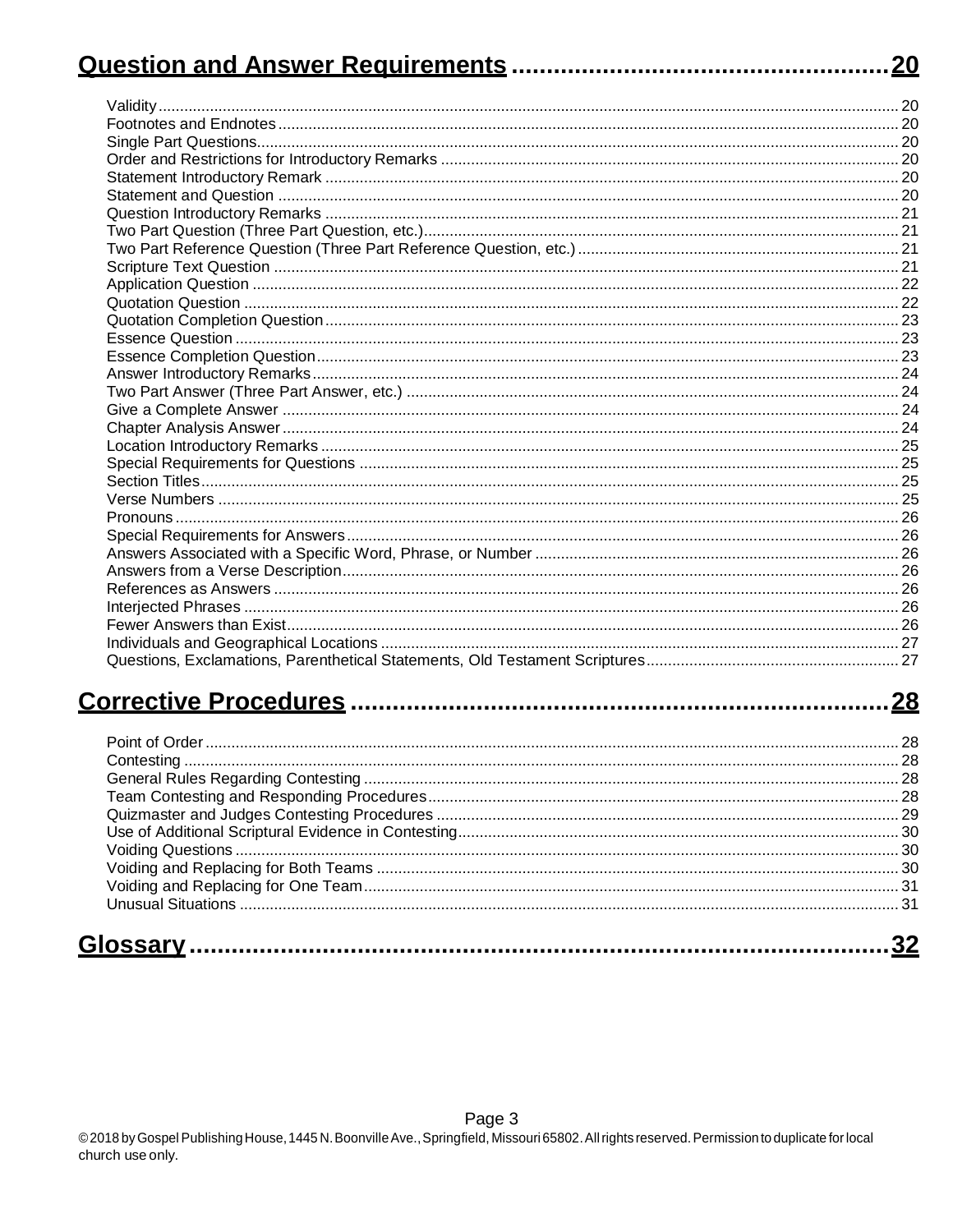# **General Information**

## <span id="page-3-1"></span><span id="page-3-0"></span>**Statement of Purpose**

The purpose of the Assemblies of God Bible Quiz ministry is to:

- 1. Encourage, by systematic memorization and study, an in-depth understanding of God's Word among young people, leading to daily application of the Word. "LEARN God's Word, LIVE out God's Word, and LEAD with God's Word."
- 2. Provide an opportunity for the discipleship of youth so that they will reflect the Spirit of Christ in attitude, word, and action. Cultivate, through competition, a proper attitude toward winning and losing. Provide, through travel, opportunities to expand Christian friendships.

# <span id="page-3-2"></span>**Purpose and Use of the Bible Quiz Rules**

The information contained in this document serves as the official guide for all Bible Quiz participants. The Bible Quiz Rules are the final authority over all official Assemblies of God competitions. While this document attempts to offer rules, guidelines, and examples on a variety of Bible Quiz topics, it neither covers every situation nor answers every question. The following information is offered as assistance in using the Bible Quiz Rules:

- 1. Numbered rules are not a list of options to choose from unless the rule indicates this is the case.
- 2. Numbered or lettered rules are not a specified hierarchy (e.g., rule #1 is not more important than rule #5 and "a" is not more important than "b"). In some cases, there is a chronological order that must be followed to the conclusion of that rule or rules.
- 3. In many situations, a number of rules must be considered together in order to make a just ruling.
- 4. Any reference to a quizzer buzzing in, answering, being at the quiz table, etc. refers to an *activequizzer*.
- 5. Examples are not all-inclusive but give guidance regarding proper use of the rules.
- 6. Definitions in the glossary are fully enforceable rules that have been moved out of the main bodyof the text to enhance the overall flow of the document. Glossary words are italicized throughout the rules.

# <span id="page-3-3"></span>**Competition Structure**

- 1. Preliminary competitions for each quiz year are sponsored by each district through various league, and district competitions. The Assemblies of God Youth Ministries department makes available to each district the league competition sets and the breakdown for A-Division, Middle School Division, B-Division, and Experience Division quizzing. Contactthe District Bible Quiz Coordinator (DBQC) for specific dates, times, and locations of competitions.
- 2. Official competition begins with the first match in which a team can be eliminated from further competition. Elimination for the quiz season is based on the following four levels of officialcompetition (in ascending order): League Finals (most districts begin elimination at District Finals), District Finals, Regional Finals, and National Finals.
- 3. The number of teams advancing from League Finals to District Finals is determined by the DBQC.
- 4. If any team qualifying for competition at District Finals is unable to move on to compete at that level, then the next highest-placed team may compete in their place as determined by the DBQC.
- 5. The number of teams advancing from District Finals to Regional Finals is based on the number of teams participating in the first section/league/district-sponsored competition (including A-Division, Middle School Division, B-Division, Experience Division, etc.) and is as follows: districts with fewer than 15 official teams may send two (2) teams to Regional Finals; districts with 15 to 30 official teams may send three (3) teams to Regional Finals;districts with 31 to 50 official teams may send four (4) teams to Regional Finals; districts with 51 or more official teams may send five (5) teams to Regional Finals.

### Page 4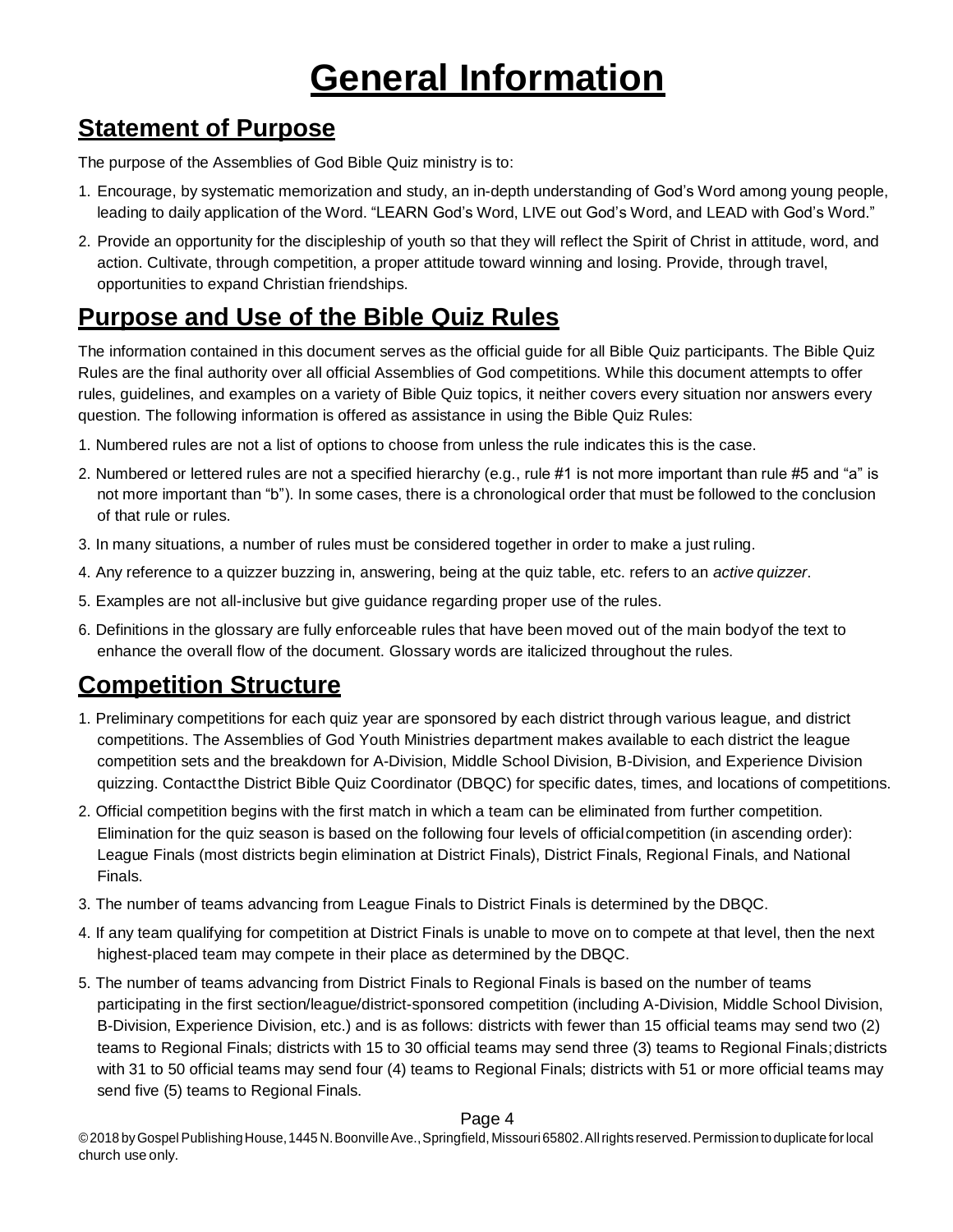- 6. If any team qualifying for competition at Regional Finals is unable to move on to compete at that level, or the number of teams that a district can send to Regional Finals is less than what that district is allowed, the Regional Bible Quiz Coordinator (RBQC) may replace those teams/spots with Wildcard teams from that Region based on the formula in rule #8 below.
- 7. The 1<sup>st</sup>–4<sup>th</sup> place teams from a region will automatically qualify for National Finals (see "Non-Assemblies of God Teams in Official Competition" for exception). However, if any of the four automatic qualifying positions for a region cannot be filled using one of the 1<sup>st</sup>–5<sup>th</sup> place teams, then the unfilled positions will become additional Wildcard spot(s) to be determined by the National Steering Committee. It is still possible that teams from that region may be invited to participate at National Finals based on the formula in rule #8 below.
- 8. The ranking of potential Regional or National Wildcard teams is based on a compilation of how each team rankson four criteria: (1) Average score of all teams in their district/region; (2) Average score of the teams qualifying from their district/region; (3) Average score of the teams qualifying plus the next ranked team; (4) Average score of the specific team. Also for Nationals Finals, Wildcard teams may be chosen or not chosen based on special circumstances (e.g., the #1 quizzer from a team cannot attend Nationals or was absent at Regionals due to sickness, etc.).

Note: The word "qualifying" refers to all teams possibly going to Regional or National Finals, whether it is from an automatic bid or an invite. The purpose of Wildcard teams is to fill spots from the districts or regions that lack a full complement of teams, with the idea to help these Wildcard teams develop and grow through a higher-level quizzing experience. The exception is that no church (or associated church) may be awarded a Wildcard if they already have two or more qualified teams.

## <span id="page-4-0"></span>**Officials**

The Officials for each match should include one Quizmaster (who also serves as a Judge), two Judges, one Scorekeeper (may be one of the Judges), and one Timekeeper (may be one of the Judges).

## <span id="page-4-1"></span>**Quizzer Eligibility**

All qualified participants must be enrolled in grade six through twelve and also be between the ages of 11–18 as of September 1st of the year the quiz season begins. Each participant must attend their local church. Sixth, seventh, and eighth grade participants may choose to quiz in the Experience Division, the Middle School Division, B-Division, or A-Division. Ninth through twelfth graders may quiz in the Experience Division, B-Division, or A-Division. The length of years that a quizzer is allowed to quiz depends on when they begin quizzing (e.g., a sixth grader who enters his/her first year of competition will be allowed to quiz for seven consecutive years. A ninth grader who enters his/her first year of competition will be allowed to quiz for four consecutive years).

### <span id="page-4-2"></span>**Quizzers at Churches without a Bible Quiz Team**

Qualified participants who attend a church that does not have a Bible Quiz ministry may quiz with the next closest Bible Quiz team in their district upon the approval of the DBQC. In this case, the quizzer should try to attend some services of the church with which they are quizzing; however, it is not required. The quizzer is required to attend at least half of their home church's youth or adult services. The head coach of the team on which the quizzer is competing is to notify the DBQC of this in writing.

### <span id="page-4-3"></span>**Moving Between Teams**

Quizzers may be allowed to change quiz teams during the season from one church to another only when a quizzer's entire family is changing home churches. When a quizzer's family changes churches, the following rules apply:

- 1. The change may not be made after Official Competition has started, which in most districts is District Finals competition (You will need to contact your DBQC for details).
- 2. A change of teams from one church to another is allowed only once during a single quiz season.

### Page 5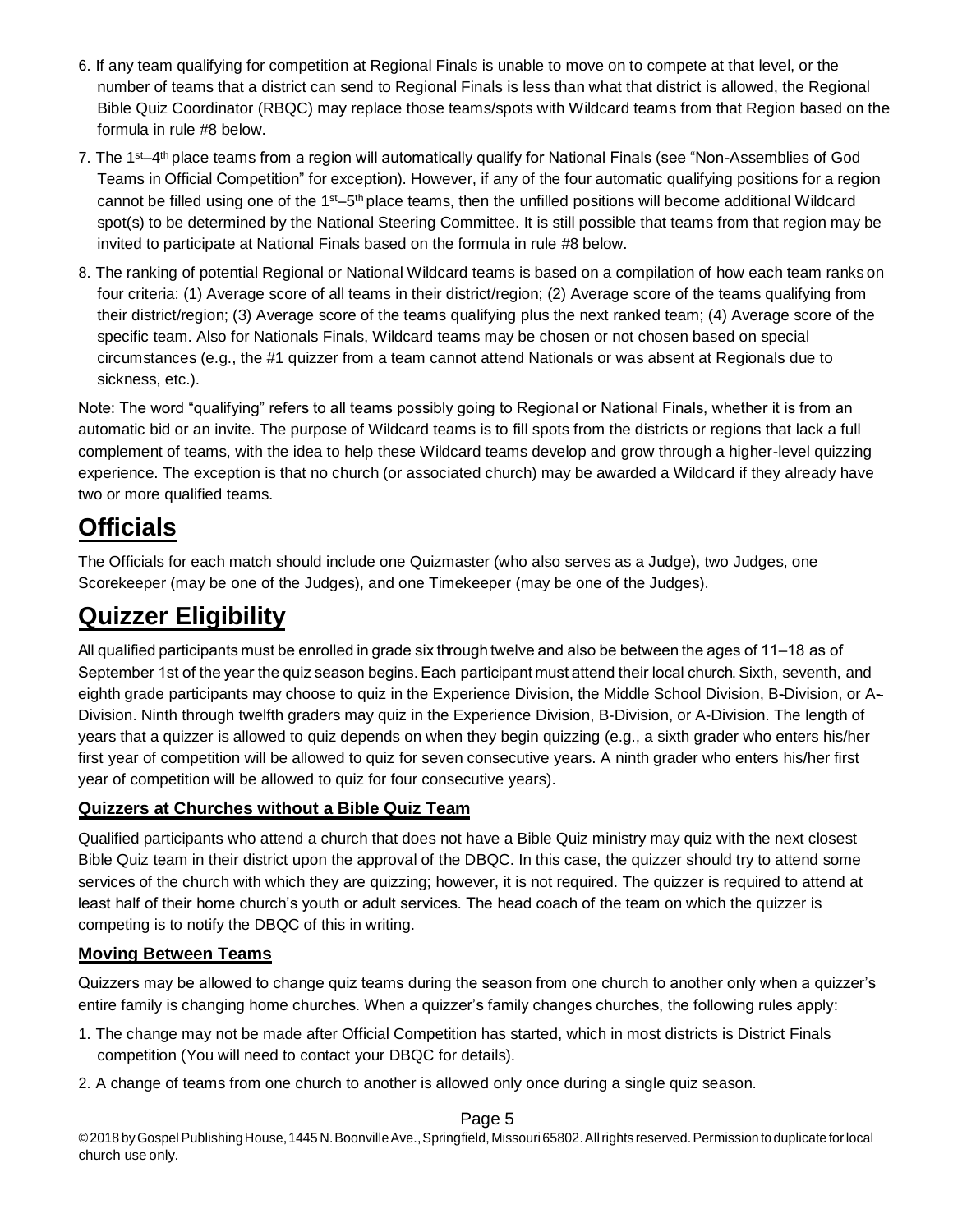# <span id="page-5-0"></span>**Team Eligibility**

- 1. Teams may compete in one of the following:
	- a. A-Division (grades 6–12) can quiz up to National Finals.
	- b. Middle School Division (grades 6–8) can quiz up to Regional Finals.
	- c. B-Division or other (grades vary by district) can quiz up to District Finals.
	- d. Experience Division (grades 6–12) can quiz at League meets.
- 2. Members of a team consist of: one head coach, a maximum of two assistant coaches, and one to sixparticipants qualified to quiz (three or four is recommended).
- 3. A church may have multiple teams in any of the various divisions of competition.
- 4. Prior to the first official competition, a roster with the following information must be submitted to the DBQC: the name of the church and city; the name and email address of the head coach; and the name, age, grade, and dateof birth of each quizzer.
- 5. After official competition begins, no change may be made to the official roster except in the case of tragedy or emergency. In that event, the team must make an appeal to the National Bible Quiz Coordinator (NBQC). No quizzer may participate in more than one League Finals, District Finals, or Regional Finals competition in the same quiz season.

### <span id="page-5-1"></span>**Single Quizzer Teams**

A church with one qualified quizzer who is competing as a single quizzer team and is officially registered with their district will be counted toward the number of total teams in a district. A church may not have more than one single quizzer team.

### <span id="page-5-2"></span>**Non-Assemblies of God Teams in Official Competition**

Effective for the 2017–2018 and the 2018–2019 seasons, with the permission of the NBQC, teams from non-Assemblies of God churches may compete officially in all levels of official competition. All non-AG teams must signand agree to the Assemblies of God doctrinal statement. Each district can have one non-AG team move on to Regionals, and each region can have one non-AG team move on to Nationals. Wildcard positions for Regionals and Nationals may be filled by any number of non-AG teams. All non-AG teams and their quizzers are qualified for any team and quizzer awards and scholarships.

### <span id="page-5-3"></span>**License**

All Bible Quiz participants, by their signature on the National Memorization, Master Memorization, or Discipleship Award forms, grant permission to the General Council of the Assemblies of God and to Assemblies of God Youth Ministries to publish the registrant's name without compensation to the one earning the award(s) for the purpose of promoting Bible Quiz and/or Assemblies of God Youth Ministries.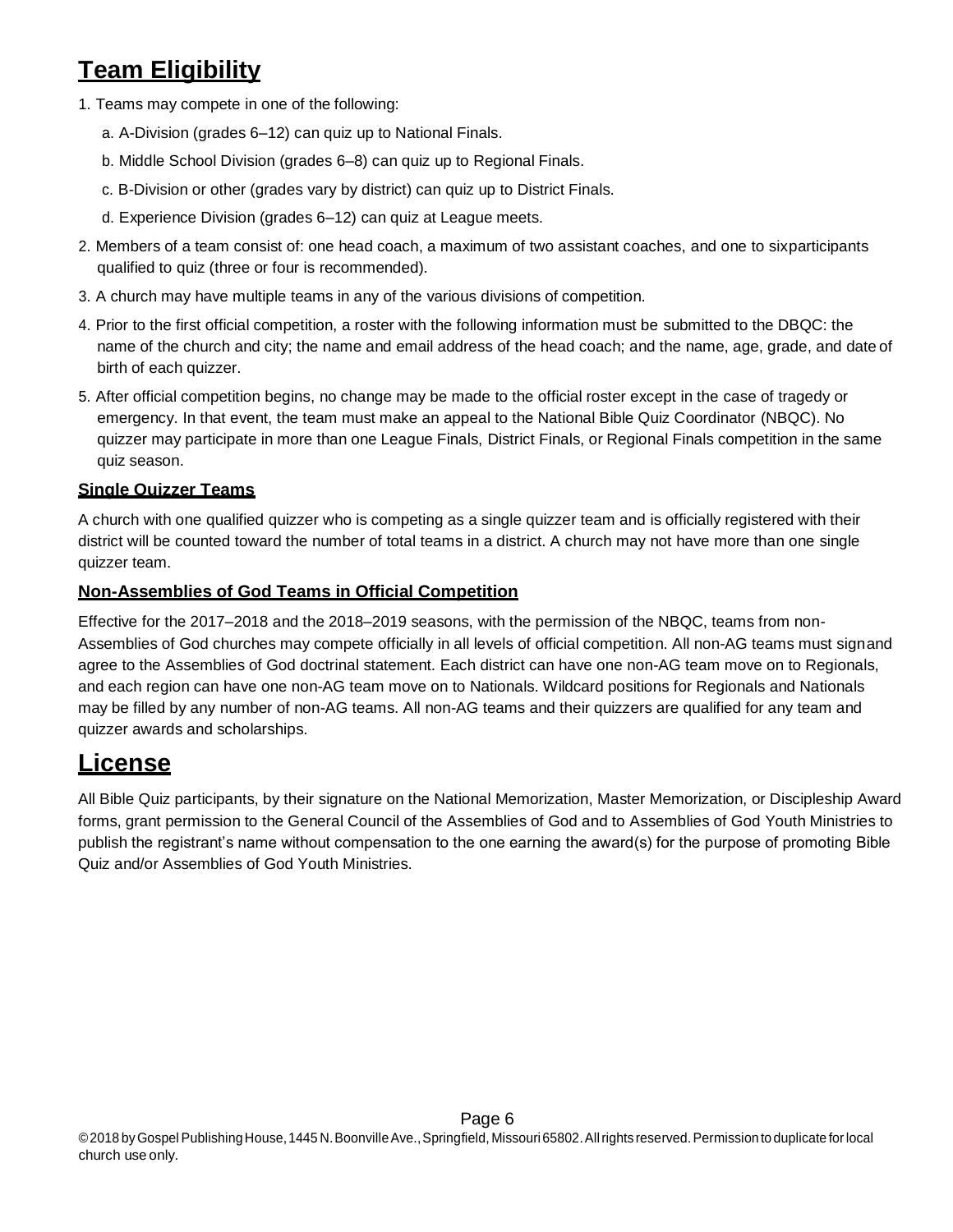# **Match Guidelines**

## <span id="page-6-1"></span><span id="page-6-0"></span>**Team Privileges and Restrictions**

- 1. Teams must comply with the schedule set by the coordinator or risk forfeiting the affected matches.
- 2. A designated head coach, assistant coach, or a captain must remain so for the entirety of a match.
- 3. At the beginning of each match, a quizzer is either *active* or *inactive*.
- 4. One to three *active eligible quizzers* may be at the quiz table to begin the match. Coaches and *inactivequizzers* should be seated behind *active quizzers*.
- 5. Both teams have the option to replace *active quizzers* during a Time-out. The head coach should announce thata new *active quizzer* has entered the match when the Time-out is completed.
- 6. If the captain *quizzes out* or *fouls out:*
	- a. He may be replaced by an *eligible quizzer* and remain at the table. (The Quizmaster decides where the captain will be seated at the table, and will have his/her quiz pad removed or placed away from him/her.)
	- b. He is subject to the same privileges and restrictions as *active quizzers* while at the table.
	- c. The head coach may choose to have the captain seated behind the *active quizzers*. In this case, thecaptain becomes an *inactive quizzer* and will not have the same privileges and restrictions as *activequizzers*.
- 7. If a quizzer has *quizzed out* or *fouled out*, the head coach may immediately replace that quizzer with an *inactive eligible quizzer* without using a Time-out.
- 8. *Communication* during a match is restricted as follows, and violation of these rules will result in afoul:
	- a. *Verbal communication* is only allowed per the rules for Conferring, Contesting, Responding, and Time-outs.
	- b. All coaches and *inactive quizzers* may *non-verbally communicate* at any time among themselves, as longas they do not hinder the match.
	- c. No form of *communication* is allowed between *active quizzers* or between *active quizzers* and otherteam members (except as permitted under rules for Conferring, Contesting, Responding, and Time-outs).
	- d. *Communication* is not allowed between team members and audience members anytime during the match.
- 9. *Active quizzers* are only permitted closed *Scripture Portions* on the table and may open them only duringConferring, Contesting, Responding, and Time-outs. Other hard copy material is permitted on the table or within the *Scripture Portion* only during Contesting, Responding, and Time-outs.
- 10. Coaches and *inactive quizzers* are permitted full use of *Scripture Portions*, Bibles, and Bible Quiz related materials.

### <span id="page-6-2"></span>**Electronic Equipment**

- 1. Electronic quiz equipment must be used for all matches, and each *eligible quizzer* at the table will have a quizpad. Quizzers must activate the pad (buzz in) with either their hand(s) or arm(s).
- 2. Audio and video equipment may be used to record a match but must first be approved by both the Quizmasterand the head coach of both teams. For District and Regional matches, permission to use this equipment must also be obtained from the National Bible Quiz Coordinator.
- 3. Audio and video materials are not permitted to be viewed or listened to by the teams or the Officials duringthe duration of the match.
- 4. Other electronic devices may be used to record the score and other Bible Quiz related data as long as they donot create a *hindrance* as determined by the Quizmaster.

### Page 7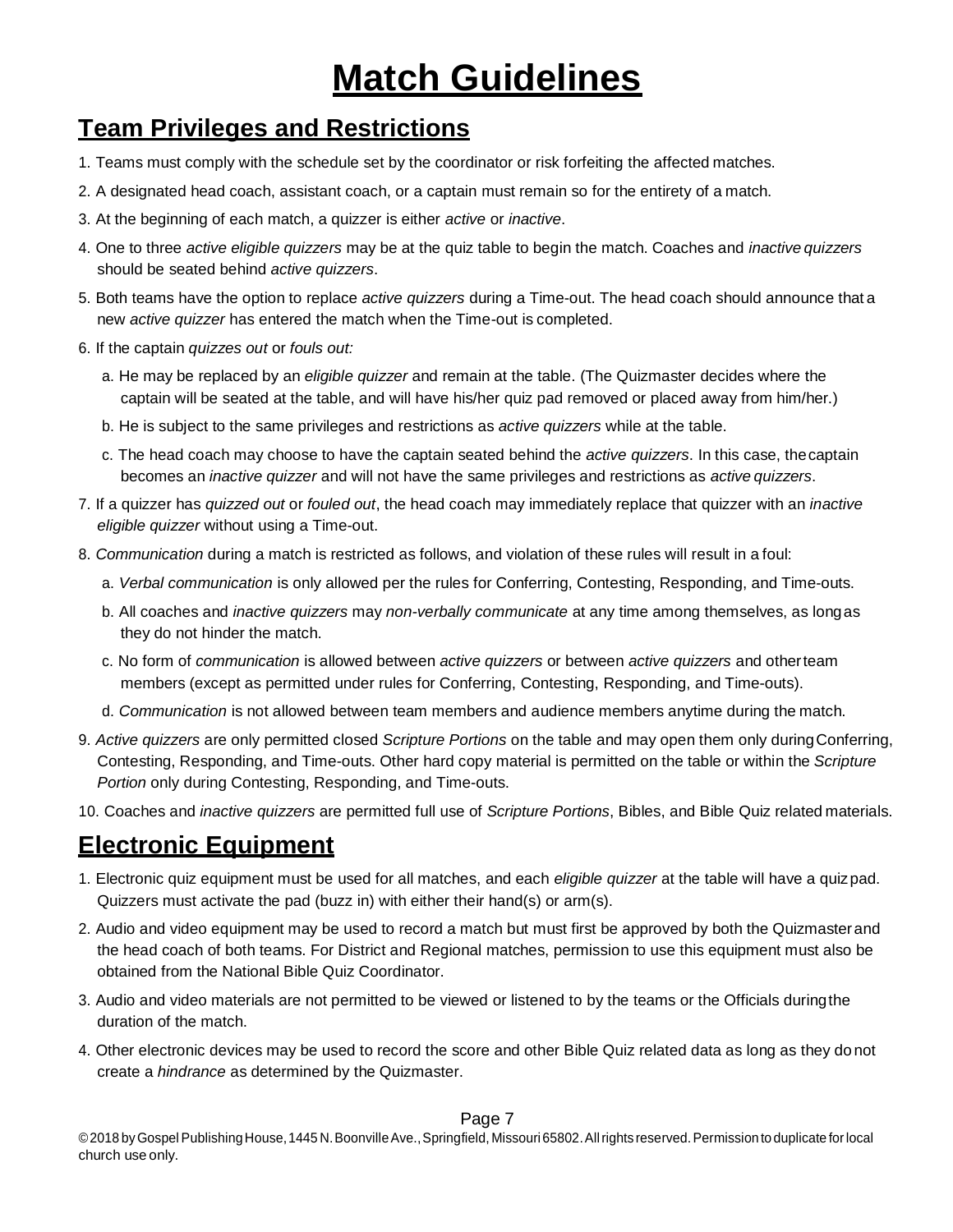# <span id="page-7-0"></span>**Scoring, Quiz Outs, and Foul Outs**

- 1. Each match consists of a set of twenty questions containing eight 10-point questions, nine 20-point questions,and three 30-point questions.
- 2. Each quizzer correctlyanswering a question is awarded the full point value. After answering five questions correctly, a quizzer has "*quizzed out* forward," and is awarded twenty bonus points.
- 3. Each quizzer incorrectly answering a question will lose half of the point value. After answering three questions incorrectly, a quizzer has "*quizzed out* backward."
- 4. An *active quizzer* receiving a foul loses five points. After receiving three fouls, a quizzer has "*fouledout*."
- 5. A team loses five points for each foul caused by someone other than an *active quizzer*.

### <span id="page-7-1"></span>**Question Reading, Interrupting, and Answering**

- 1. Immediately after "Question" has been called, and during the reading of the question, the hands of all *active quizzers* (and captains that have *quizzed out* or *fouled out*) must be above the table with palms down and incontact with the table, pad, or other hand.
- 2. A quizzer should not buzz in during the *opening remarks* of the question.
- 3. If the Quizmaster *misreads* the question, rule #6a, b from "Officials Guidelines," page 11, will be followed.
- 4. Quizzers have five seconds to buzz in after the Quizmaster finishes reading the question.
- 5. When a tie is indicated between quizzers on the same team, the head coach will choose which quizzer willanswer.
- 6. A quizzer who buzzes in should not begin to answer before being *identified*. Correct or incorrect informationgiven before being *identified* will be disregarded.
- 7. After the quizzer who buzzes in is *identified*, he has thirty seconds to complete the question if interrupted, and give the answer.
- 8. A question is interrupted when:
	- a. The quizzer buzzes in before the first sound of the last word of the question (except for QuotationCompletion Questions or Essence Completion Questions).
	- b. The quizzer buzzes in before the first sound of the Scripture in a Quotation Completion Question orEssence Completion Question.
- 9. If a question is interrupted, the Quizmaster will immediately stop reading and call "Interruption."
- 10. If a quizzer buzzes in on or after the first sound of the last word of the question including the last word of the Scripture in a Scripture Text Question, Quotation Completion Question, or Essence Completion Question,the Quizmaster will finish that word.
- 11. If a quizzer buzzes in on or after the first sound of the Scripture in a Quotation Completion Question or Essence Completion Question, but before the last word of the Scripture, the Quizmaster will immediately stopreading ("Interruption" will not be called).
- 12. If the Quizmaster or a Judge fails to call "Interruption" before the quizzer who buzzed in is *identified* and begins answering, then the quizzer does not have to complete the question.
	- a. If the answer is ruled incorrect, either team may call "*Point of Order*" before the reading of the next question to determine if the question was interrupted.
	- b. The Quizmaster and Judges will consult, and if they agree, the question will be reread to the opposingteam.
- 13. An interrupted question that has been initially ruled incorrect will be reread to the opposing team unless the question was being read to only one team. This will occur before any Confer, Contest, or Time-out isgranted.

#### Page 8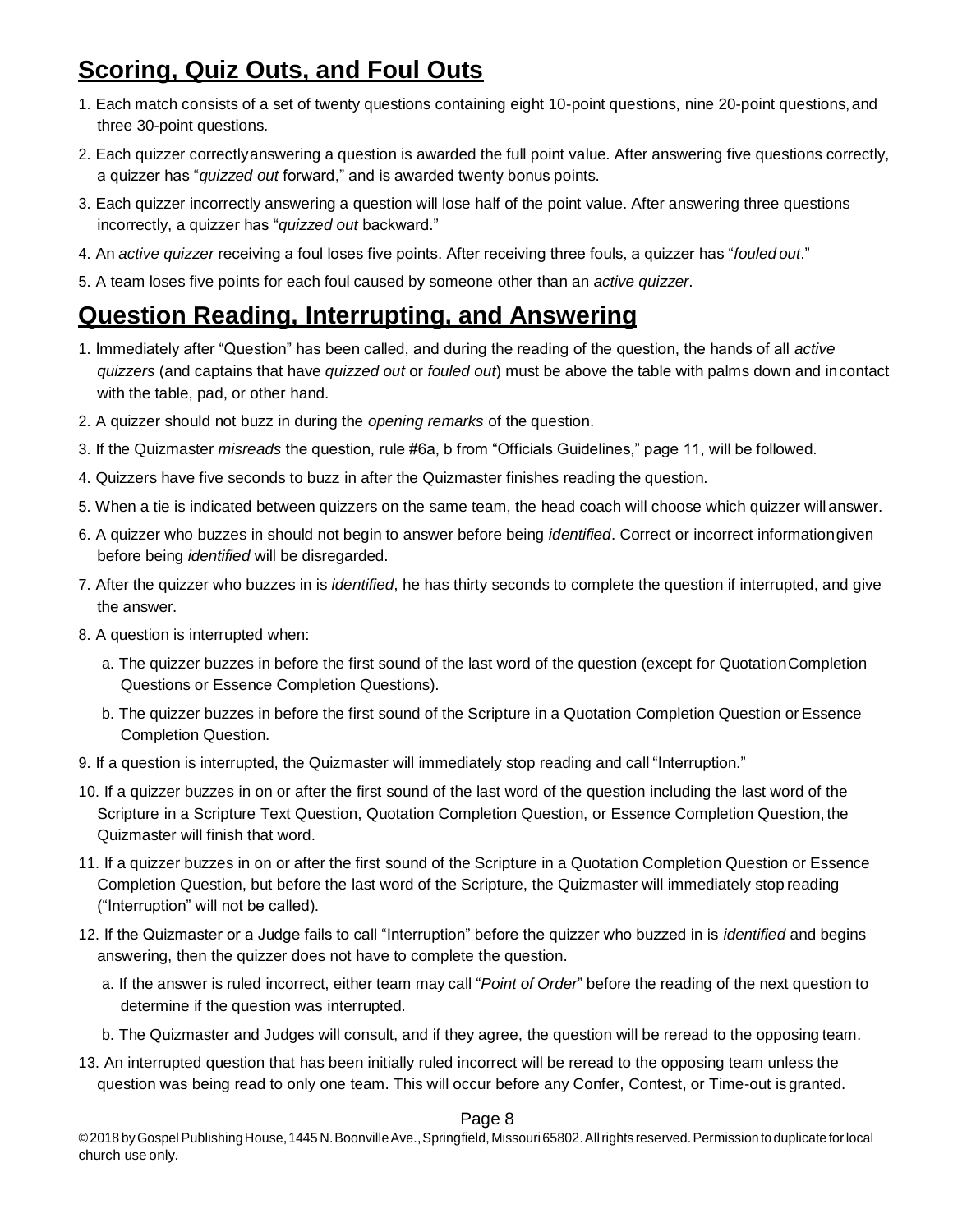- 14. If the Quizmaster fails to reread an interrupted question (e.g., question #5) and proceeds to the next question (e.g., question #6), either team may call a "*Point of Order*" between the conclusion of that question (e.g., question #6) and answer and the calling of the next question (e.g., question #7). The question must then be reread.
- 15. When an interrupted question has been initially ruled correct and is later ruled incorrect due to a Contest, the following rules apply:
	- a. The Quizmaster will read the entire question for both teams to listen to only; then,
	- b. The team ruled incorrect has the right to Confer, and may Contest before a substitute question is read to the opposing team. Either team may Contest validity; then,
	- c. If, following all Contesting there is no change concerning the validity of the question or the correctness of the answer, the Quizmaster will read a substitute question to the opposing team.

### <span id="page-8-0"></span>**Conferring**

Only the quizzer whose answer is ruled incorrect may request permission to Confer for thirty seconds with his/her team members who are at the table and the *Scripture Portion* following any necessary rereading of the question. If two quizzers from opposing teams are both ruled incorrect, both may receive permission to Confer at the same time.

### <span id="page-8-1"></span>**Time-Outs**

- 1. A thirty-second Time-out may be requested by anyteam member between the conclusion of a question and before the next question is called. It will not be granted until all Conferring and Contesting have beencompleted.
- 2. Each team will only be granted three team Time-outs.
- 3. All members of both teams are allowed to *verbally communicate* during a Time-out.
- 4. If a tie exists at the end of a match, the Quizmaster will reopen the match and declare a one-minute Time-out for both teams. Remaining team Time-outs may not be used in overtime.

## <span id="page-8-2"></span>**Fouls**

Each foul is a loss of five points. There is no limit to the number of fouls a quizzer or team can receive. Assessed fouls remain even if the question on which it occurred is later voided or ruled invalid. (The exception is a foul assessed during the rereading of an interrupted question originally ruled incorrect on which the Quizmaster and Judges later reverse their decision.)

### <span id="page-8-3"></span>**Individual Quizzer Fouls**

- 1. An *active quizzer* (or captain that has *quizzed out* or *fouled out*) does not have his/her hands above the table, with palms down and in contact with the table, pad, or other hand immediately after "Question" is called and during the reading of the question.
- 2. A quizzer buzzes in during the *opening remarks* of the question.
- 3. A quizzer begins to answer before being *identified*.
- 4. A quizzer begins to answer when another quizzer was *identified*. (For the exception, seerule #11c from the "Officials Guidelines," page 12.)
- 5. An *active quizzer* gives *help* to a member of his/her team who has buzzed in.
- 6. An *active quizzer* improperly *communicates*. If two or more quizzers are *communicating*, each will be assessed a foul.
- 7. An *active quizzer* has an open *Scripture Portion* (except during Conferring, Contesting, Responding, or Time-outs), and/or other hard copy material at the table or within the *Scripture Portion* (except during Contesting, Responding, or Time-outs).

#### Page 9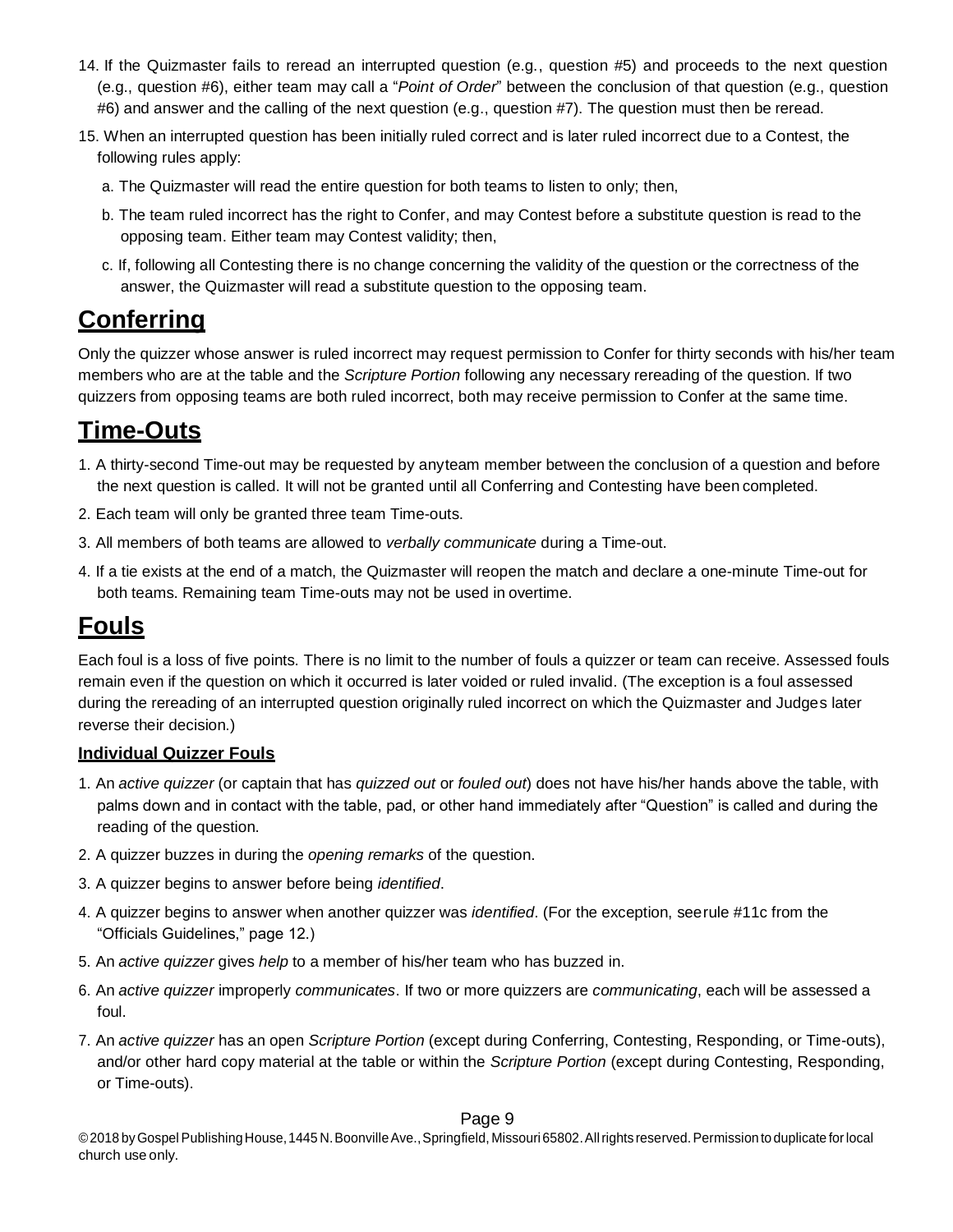- 8. The Quizmaster and Judges determine by a majority vote that flagrant hand or body movement by an *activequizzer* was an attempt to distract the opposing team, draw the opposing team into reacting, or signal his/her teammates.
- 9. The Quizmaster and Judges determine by a majority vote that an un-Christlike or unsportsmanlike attitudewas expressed by an *active quizzer*.

### <span id="page-9-0"></span>**Team Fouls**

- 1. A team requests a fourth team Time-out.
- 2. A head coach, assistant coach, or *inactive quizzer* initiates a Contest (except in Experience, Middle School, and B Divisions, they may initiate a Contest without receiving a foul).
- 3. A team initiates a third or additional unsuccessful Contest.
- 4. A coach or *inactive quizzer* improperly *communicates*.
- 5. The presenter of the Contest or Response does not stop at the calling of "time."
- 6. A coach or *inactive quizzer* gives *help* to an *active quizzer* on his/her team.
- 7. A team Contests with the intent of solely using it as a Time-out.
- 8. The Quizmaster and Judges determine by a majority vote that an un-Christlike or unsportsmanlike attitudewas expressed by a coach or *inactive quizzer*.

# <span id="page-9-1"></span>**Conclusion of the Match**

- 1. When the match has been "officially closed," both teams may *communicate* quietly until the score is read or until the match is reopened in the event of a tie.
- 2. Contesting is not allowed on any issue after the match has been declared closed.
- 3. During the official score announcement, teams should check for errors and notify the Quizmaster if anyare found. If a head coach fails to challenge the score during this time, he cannot do so later.

# <span id="page-9-2"></span>**Overtime**

- 1. In the event of a tie after the twentieth question, the match will go into sudden death overtime. The Quizmaster will announce that the match is "officially reopened" and then declare a one-minute Time-out.
- 2. Following the Time-out, as many ten-point substitute questions will be read as needed in order to break the tie.
- 3. The overtime question(s) will be taken from the unused ten-point substitute questions from the current orprevious question sets.
- 4. An interrupted overtime question answered incorrectly must be reread to the opposingteam.
- 5. Once overtime has been declared, any foul occurring before or during the reading of any overtime questionis considered part of the overtime question and the overtime question is still read.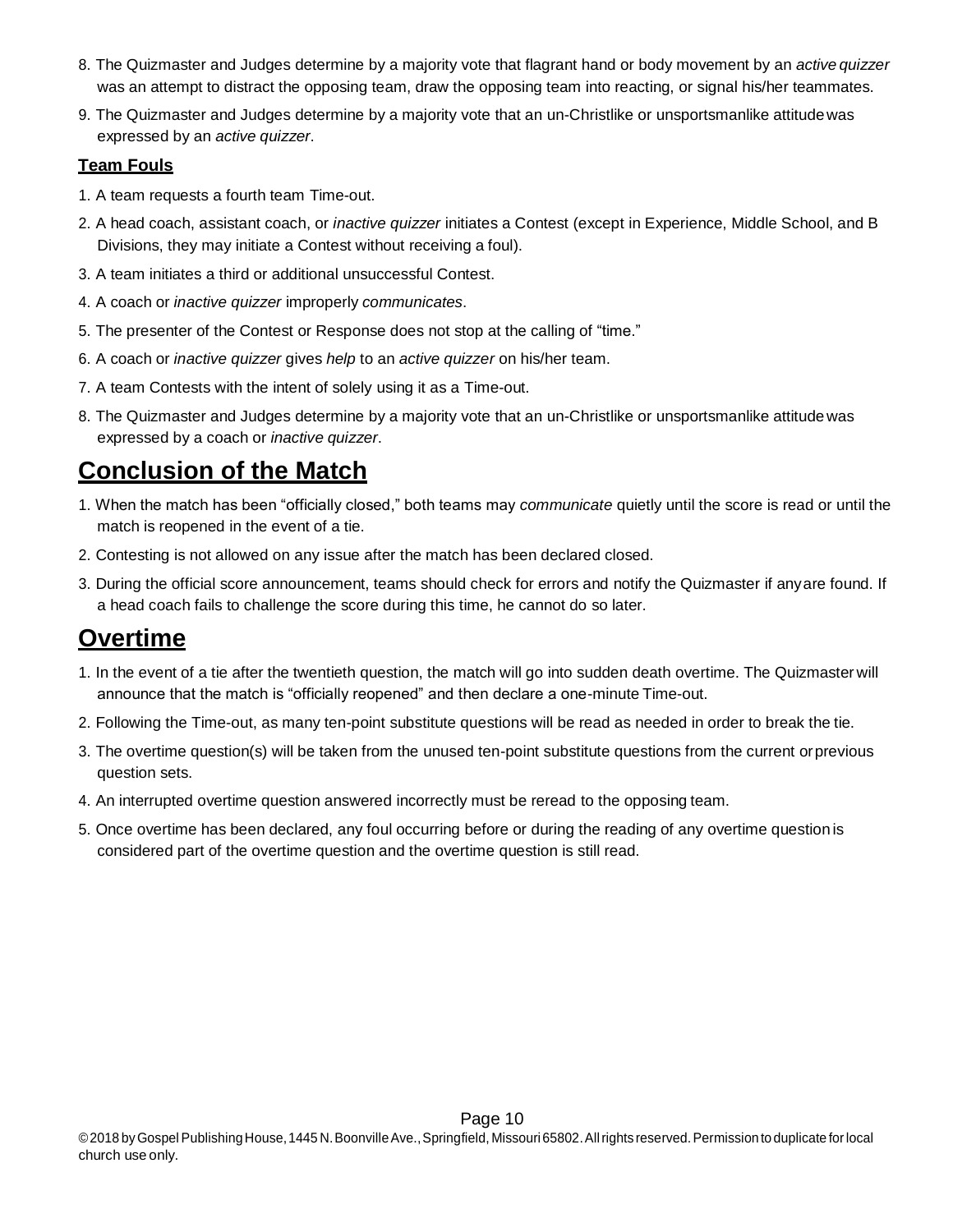# **Officials Guidelines**

## <span id="page-10-1"></span><span id="page-10-0"></span>**Quizmaster**

### <span id="page-10-2"></span>**General Duties**

- 1. Supervise the quiz room, read the questions, serve as a Judge, and grant a Confer, Contest, or Time-out.
- 2. Time permitting before each match, review the questions. If an error is found on the question set, the followingrules apply:
	- a. If an *Introductory Remark* is inaccurate or if a spelling or reference error is found, correct it.
	- b. If the question itself needs to be rewritten or reworded or if there is a point value error, a substitute questionof equal/correct value must be used.
- 3. Appoint either an Official or himself/herself to *identify* the quizzer who buzzes in.
- 4. Call an "official time-out" to handle special situations which are not generally part of the match (e.g., official score error, illness, etc.) and determine if teams will be allowed to *communicate verbally*.

### <span id="page-10-3"></span>**Opening the Match**

- 1. Confirm that the correct teams are present; have the quizzers test their quiz pads and introduce themselves;identify the coaches, the captain, and *inactive quizzers* on each team.
- 2. Request that all cell phones and electronic devices (with sound) be silenced.
- 3. Introduce the Officials, have prayer, and then call the match "officially open."

### <span id="page-10-4"></span>**Quizmaster and Judges**

They should have their own *Scripture Portion* and Bible Quiz Rules, and be familiar with them. It is recommended that they should also read through all of the Bible Quiz Rules regularly.

### <span id="page-10-5"></span>**Duties During the Match**

- 1. The Quizmaster will begin each question with the words "Question" (not written on the page). "Question number \_\_\_\_ for points."
- 2. The Quizmaster will read each question in its entirety unless it is interrupted (including reread, substitute, and overtime questions).
- 3. The Quizmaster should read loudly, clearly, and without pausing for punctuation (being consistent in his/her reading style).
- 4. If a quizzer buzzes in during the *opening remarks* of the question:
	- a. A foul will be assessed at that time.
	- b. The question will be reread for the same team(s) and interruption of the question is permitted.
- 5. The Judges will listen carefully to the reading of the question and should immediately call *"misread"* if the Quizmaster *misreads* the question.
- 6. If the Quizmaster *misreads* a question but catches his/her mistake and stops, or if a Judge calls "*misread*," the Quizmaster and Judges will consult to determine if the *key words* of the question have been read.
	- a. If the *key words* have not been read, the question will be reread and the question may beinterrupted.
	- b. If the *key words* have been read, the question will be voided and a substitute question will be read (except if the question was being read to only one team, it will not be voided, but will be reread again).

### Page 11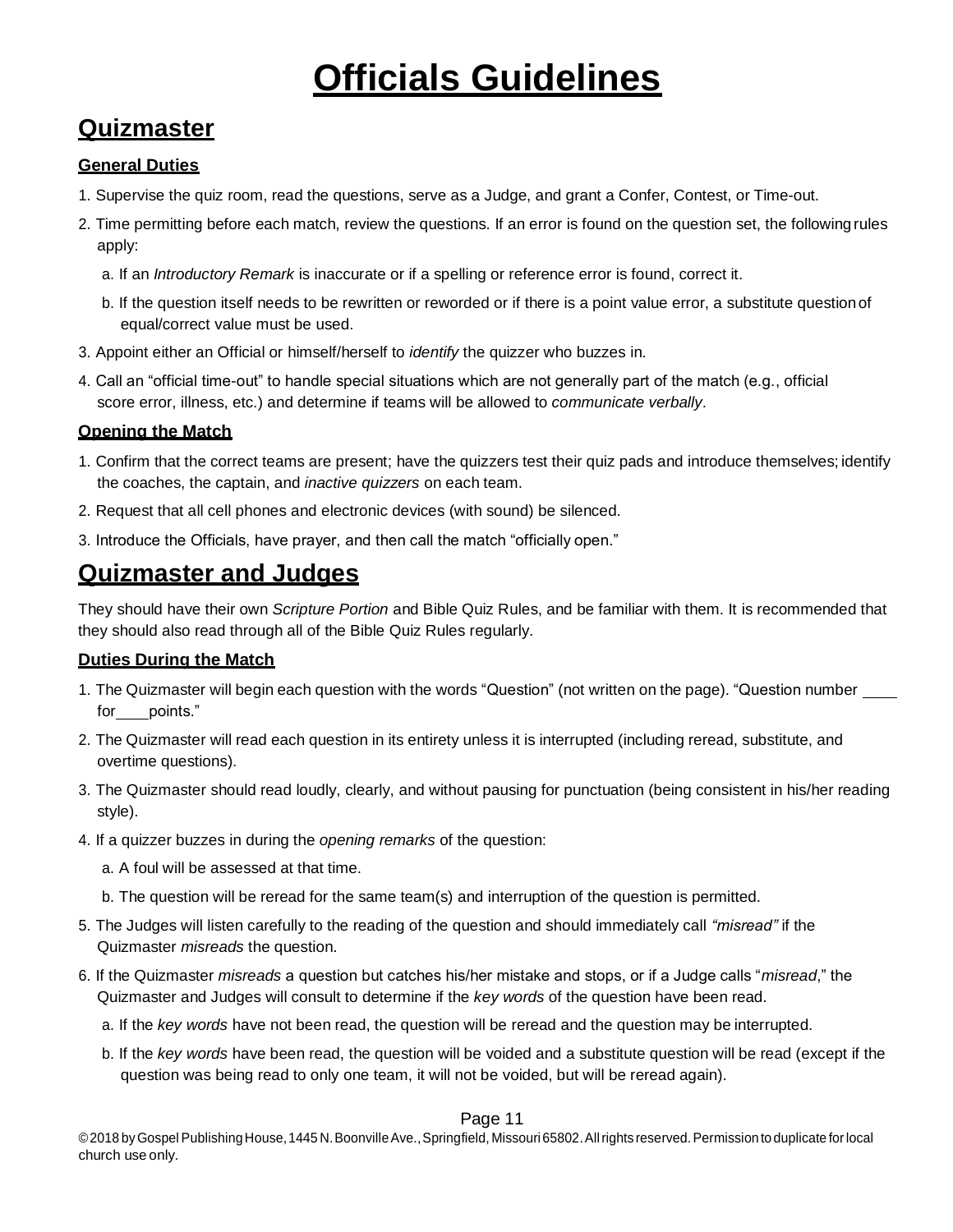- 7. The Quizmaster will proceed to the next question if a quizzer does not buzz in within five seconds after readingthe last word of the question.
- 8. The Quizmaster will follow the procedures below for all questions (except Quotation Completion Questionsor Essence Completion Questions):
	- a. If a quizzer buzzes in before the first sound of the last word of the question, the Quizmaster will immediately stop reading, even in the middle of the word, and call "Interruption."
	- b. If a quizzer buzzes in on or after the first sound of the last word of the question, the Quizmaster will finish that word. (Hyphenated words are considered one word, including numbers pronounced as a hyphenated word, such as 27 [twenty-seven].)

Note: Because Quizmasters instinctively stop when a quizzer buzzes in, it is permissible, on the last word of the question only, for the Quizmaster to repeat the last word if he/she has stopped or attempted to stop before finishing that word.

- 9. The Quizmaster will follow the procedures below for Quotation Completion Questions or Essence Completion Questions:
	- a. If a quizzer buzzes in before the first sound of the Scripture, the Quizmaster will immediately stop reading, even in the middle of the word, and call "Interruption."
	- b. If a quizzer buzzes in on or after the first sound of the Scripture but before the first sound of the last word of the Scripture, the Quizmaster will immediately stop reading, even in the middle of the word ("Interruption" will not be called).
	- c. If a quizzer buzzes in on or after the first sound of the last word of the Scripture, the Quizmaster willfinish that word (use the same hyphenated word rule #8b above).
- 10. If a quizzer who buzzes in begins to respond prior to any *identification* being made:
	- a. The quizzer should immediately be stopped by the Quizmaster or a Judge.
	- b. Correct or incorrect information given before the quizzer is *identified* must be disregarded.
	- c. The quizzer will be properly *identified* and then the time reset for thirty seconds.
	- d. A foul should be assessed after the answer is ruled correct or incorrect.
- 11. If an Official *identifies* a quizzer who did not buzz in:
	- a. The Quizmaster or a Judge should immediately *identify* the quizzer who did buzz in and then reset thetime.
	- b. No foul will be assessed to the incorrectly *identified* quizzer if he/she begins to answer; however, thequestion will then have to be voided. The substitute question will be read to the team who buzzed in.
	- c. No foul will be assessed to the quizzer who originally buzzed in if he/she begins to answer before being correctly *identified* and the above rule #10a, b, c, d will not be applied.
- 12. If a quizzer who did not buzz in and was not *identified* begins to respond:
	- a. The quizzer should immediately be stopped by the Quizmaster or a Judge. A foul will be assessed at thattime; and
		- i. If the quizzer was on the same team as the quizzer who buzzed in, the answer will be counted as incorrectfor the quizzer who committed the foul with no Confer allowed, and then continue with rule "b" below.
		- ii. If the quizzer was on the opposing team, continue with rule "b" below.
	- b. The question, whether interrupted or not, will then be reread to the team which did not commit the foul, unlessit was being read to only one team.
- 13. If a quizzer who buzzes in receives *help* from a member on his/her team:

#### Page 12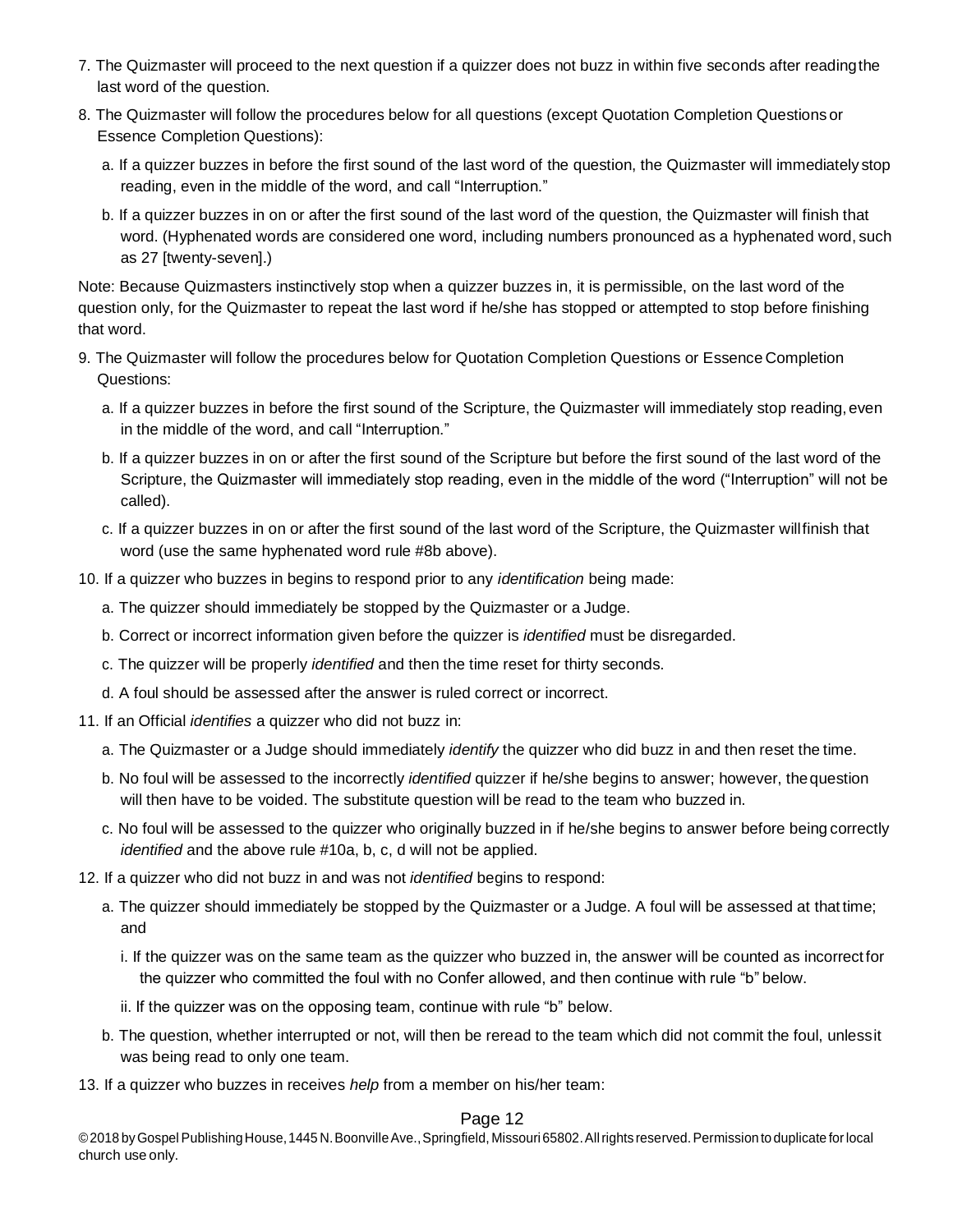- a. The answer will be counted as incorrect for the quizzer who buzzed in.
- b. At that time, a foul will be assessed to the person who committed the foul.
- c. The question, whether interrupted or not, will then be reread to the opposing team, unless it was being readto only one team.
- 14. If the Quizmaster fails to call "Interruption," a Judge should do so before the quizzer who buzzed in hasbeen *identified*.
- 15. The Quizmaster and Judges will listen to the question completion (if interrupted) and answer, noting differences from the official question, and base their decision on the rules and on the requirements of the question and/or answer. They should use the question writer's notes and underlining of answers only as supplemental information to help determine the correctness of the answer.
- 16. The Quizmaster and Judges may check a *Scripture Portion* prior to calling an answer correct or incorrect only if there is a need to verify one of the following:
	- a. The answer on the official question (e.g., possible typographical errors, etc.).
	- b. Where the *three-verse context* begins and ends.
	- c. Where a verse begins and ends.
	- d. The phrasing used by the quizzer in the completion of an interrupted question.

Note: The Quizmaster and Judges must not check an alternate answer until presented in a Contest.

- 17. Unless the Quizmaster is 100% certain that the completion of a question and/or answer is correct or incorrect, it should never be called "correct" or "incorrect" before the calling of "time."
- 18. If a Judge believes a Quizmaster erred in a decision, the Judge should quietly ask the Quizmaster for a Judges' ruling. The normal voting procedure will then take place. (See rule #19 below.)
- 19. If the Quizmaster requests that the Judges assist with a ruling or a Judge has asked for a Judges' ruling, they will immediately vote independently without discussion.
	- a. This vote is based on:
		- i. The completion of the question (if interrupted);
		- ii. The answer given by the quizzer;
		- iii. The answer on the official question; and
		- iv. The rules and on the requirements of the question and/or answer.
	- b. Using a coin, they will select heads for correct and tails for incorrect, revealing their decision at the sametime. The majority vote will stand as the ruling and the Quizmaster will announce the result.
	- c. When only a Quizmaster and one Judge are present in a room and there is a split vote, the Quizmasterand Judge may discuss their vote and then vote again. The final decision is made by the Quizmaster (the Quizmaster can use his/her own vote or the vote of the Judge).
- 20. The Quizmaster will reread to the opposing team an interrupted question that has been ruled incorrect, unless the question was being read to only one team.
- 21. The Quizmaster will pause between questions to give teams the opportunity to request a Confer, Contest, or Timeout. Before granting a Time-out, the Quizmaster should ask both teams if they would like to Contest.
- 22. Following a Confer by quizzers from opposing teams, the Quizmaster should:
	- a. Ask the team who responded to the question first if they would like to Contest.
	- b. Following that Contest or decline to Contest, ask the opposing team if they would like to Contest.

### Page 13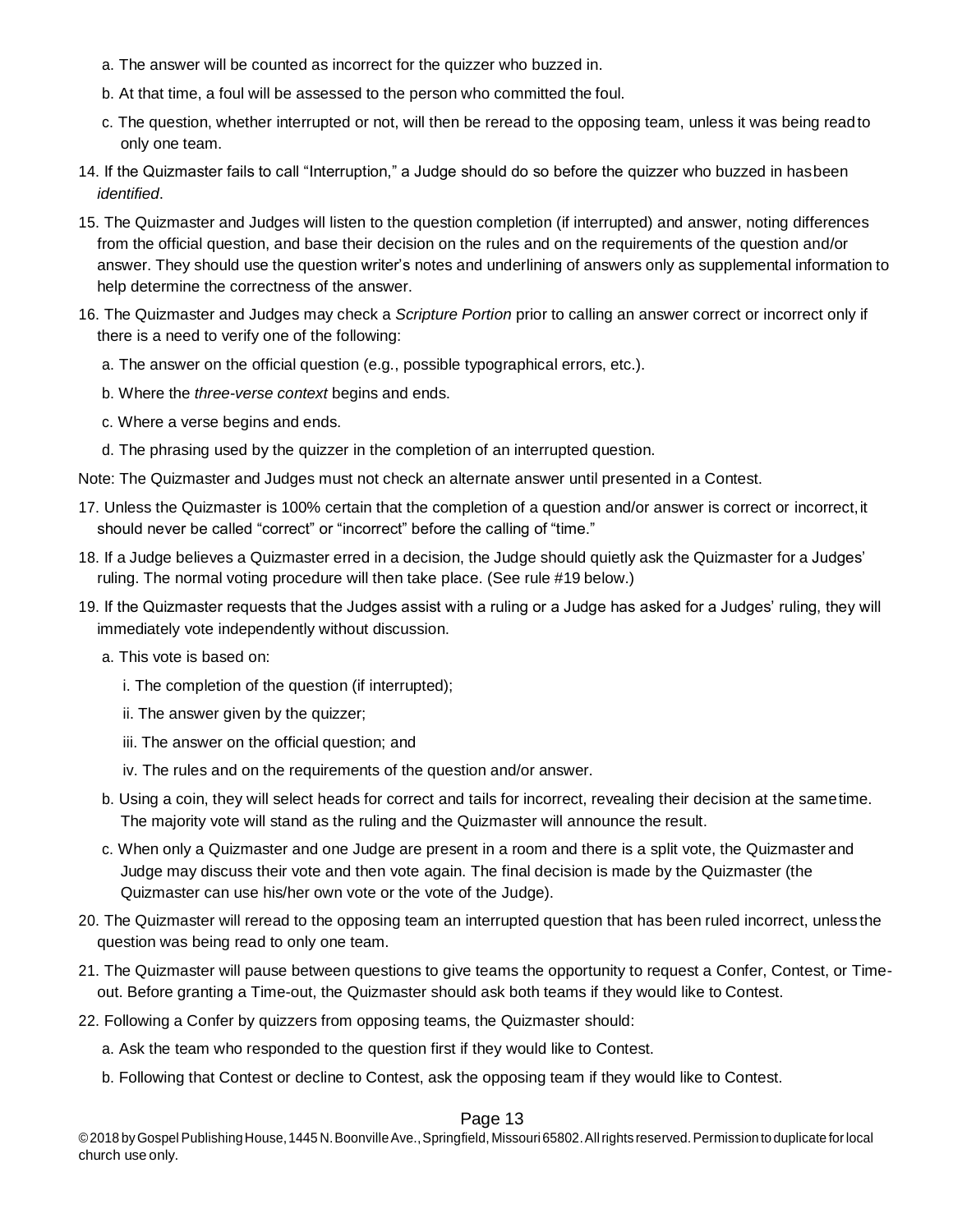- 23. Fouls should be called by the Quizmaster or Judges as close as possible to the infraction of the rule, but in such a way as to not hinder the proper flow of the match. They must not assess a foul while the quizzer is answering a question or when a team is preparing or presenting a Contest or Response. A foul should be assessed at the conclusion of either situation.
- 24. The Quizmaster and Judges will not keep a running score unless a Scorekeeper is unavailable. Theyshould not look at the official score during the match if a Scorekeeper is available.

### <span id="page-13-0"></span>**Closing the Match**

At the conclusion of the match the Quizmaster will:

- 1. Ask both teams if they would like to Contest, and if they decline, then declare the match "officially closed" and reopen the match only if it is tied.
- 2. Announce the following items from the official score in a similar fashion as below correcting all scoring discrepancies (this must be done before either team leaves the room).
	- a. "The individual second high scorer with \_\_\_\_ points is (quizzer's name)."
	- b. "The individual high scorer with points is (quizzer's name)."
	- c. All other individual points should then be announced.
	- d. "The final score is (first place team) with points and (second place team) with points."

### <span id="page-13-1"></span>**Scorekeeper**

- 1. Record the running individual and team score, which includes:
	- a. Adding the full point value of the question for each correct answer.
	- b. Deducting half the point value of the question for each incorrect answer.
	- c. Adding twenty bonus points for each quizzer who answers five questions correctly.
	- d. Deducting five points for each team or quizzer foul. Fouls should be denoted by placing an "F" in the appropriate scoring block.
- 2. Circle the question number of each interrupted question.
- 3. Record the Time-outs and notify the Quizmaster if a team requests a fourth or additional team Time-out.
- 4. Record the Contests and notify the Quizmaster if a team has accumulated a third or additional unsuccessfulContest (denoted by drawing a slash through the "Contest" mark).
- 5. Notify the Quizmaster if any quizzer has answered five questions correctly, answered three questions incorrectly, or received three fouls.
- 6. At the conclusion of the match, give the score to the Quizmaster.
- 7. Disclose the official score during the match only when requested to do so by the Quizmaster.

### <span id="page-13-2"></span>**Timekeeper**

- 1. Give the quizzers five seconds to buzz in after the Quizmaster finishes reading the question.
- 2. Give the quizzer who buzzes in thirty seconds to answer after:
	- a. The quizzer has been *identified* by an Official (not when the quizzer buzzes in).
	- b. The head coach has designated which quizzer will answer in the case of a tie between two quizzers on the same team.
- 3. Give a quizzer thirty seconds to Confer. Time begins after the Quizmaster grants the Confer.

#### Page 14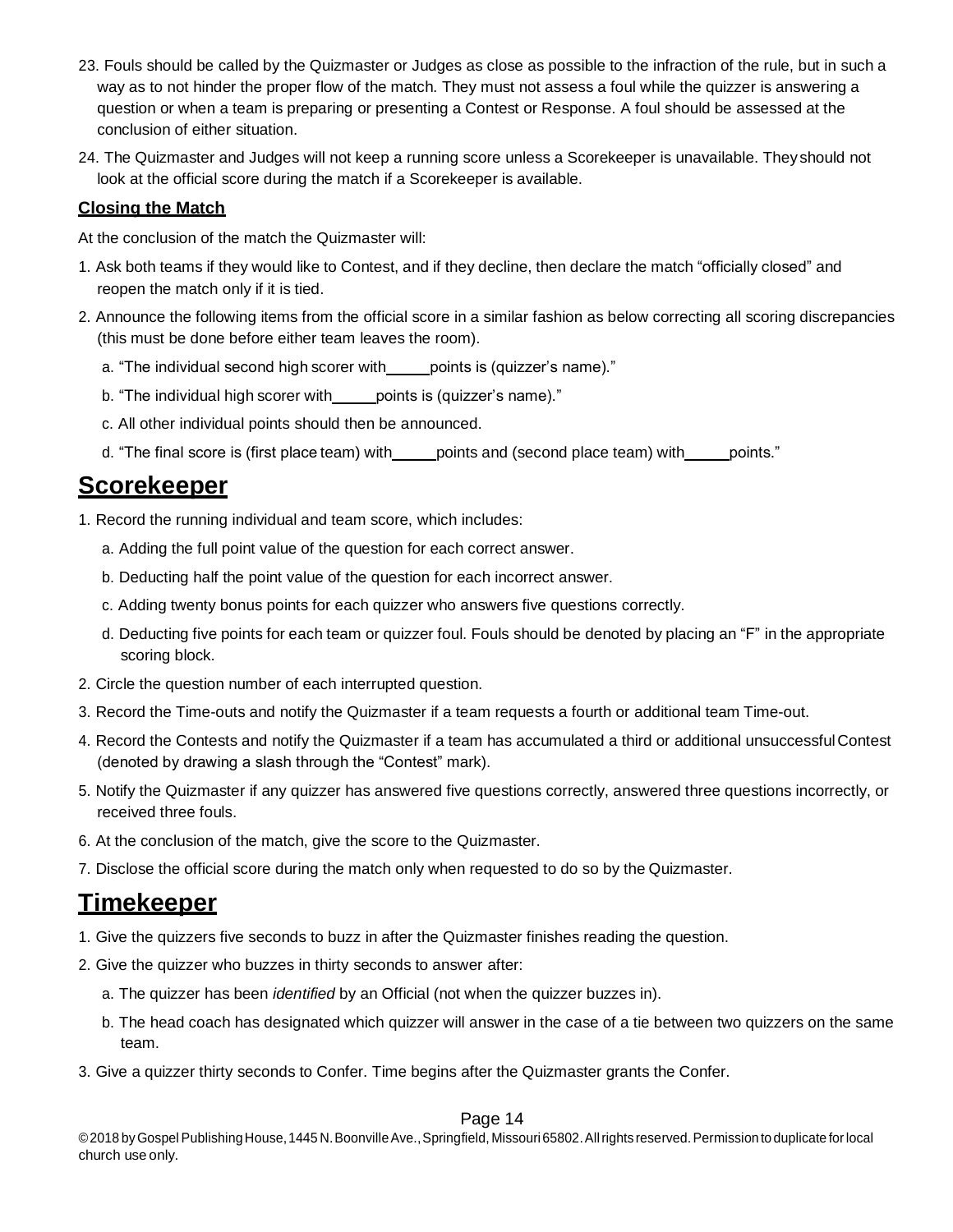- 4. Give a team initiating a Contest three minutes to prepare and present their Contest. Time begins after the Quizmaster grants the Contest.
- 5. Upon completion of the initial Contest, give the opposing team one minute for their Response. Time begins afterthe Quizmaster recognizes the Responding team.
- 6. Give thirty seconds for a Time-out. Time begins after the Quizmaster grants the Time-out.
- 7. Give a one-minute Time-out after it is declared by the Quizmaster at the beginning of overtime.
- 8. If the quiz equipment is not being used to keep time, call "time" loudly when time isup.
- 9. The Timekeeper's actions involving the starting and calling of "time" are matters of judgment and cannot be Contested.
- 10. It is acceptable for the official time to be kept by a countdown timer built into the quiz equipment or by a standalone countdown timer. The sound made by the equipment may be used to replace the calling of "time" by the Timekeeper. In such cases an official Timekeeper is not required.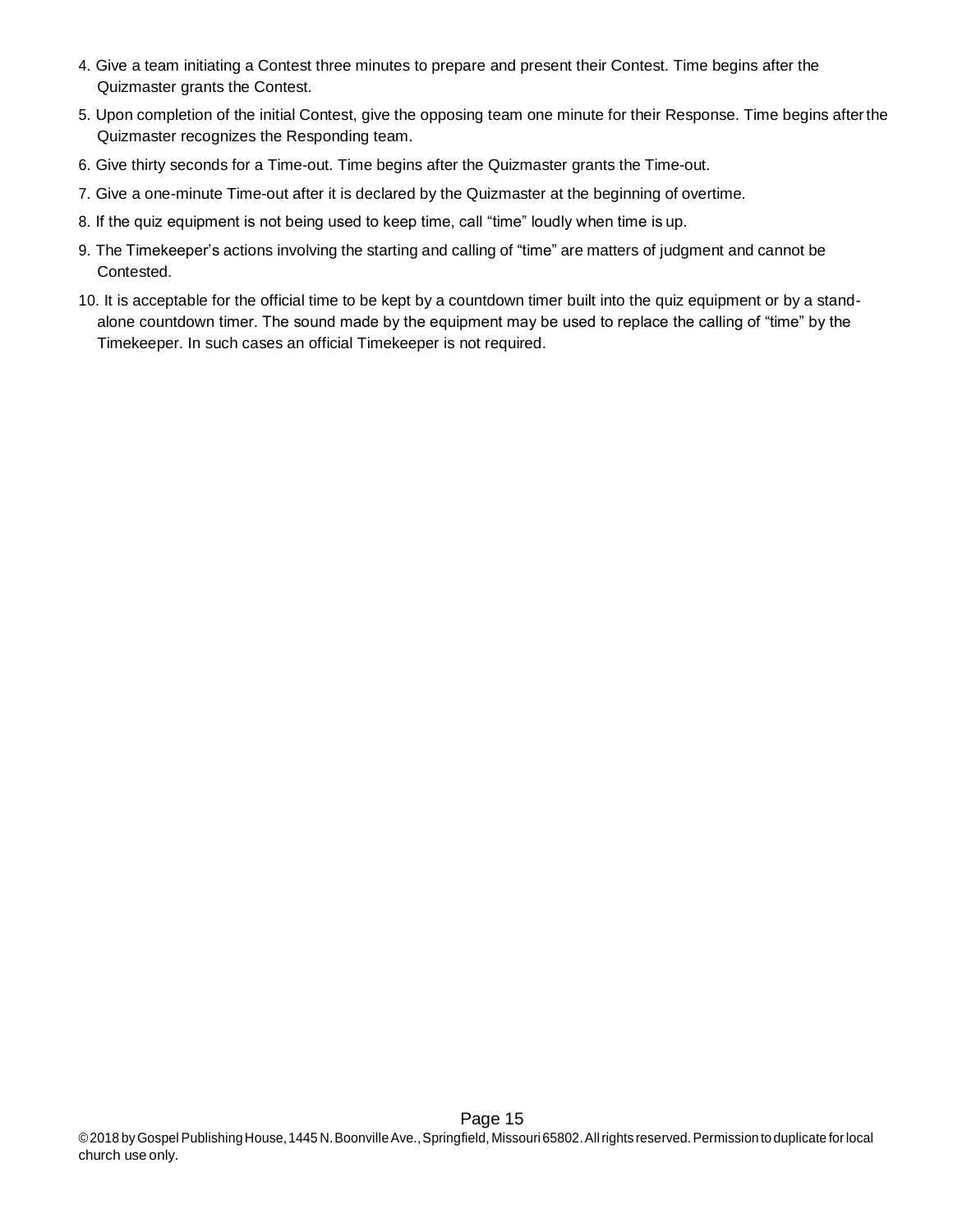# **Answering Guidelines**

## <span id="page-15-1"></span><span id="page-15-0"></span>**What Makes an Answer Correct**

- 1. The answer contains the information required by the question. (See "Question and Answer Requirements" for the specific information required for the type of question and/or answer.)
- 2. The first answer given completely contains the information required even though additional, irrelevant (it cannot be counted as correct, but is not incorrect) information is given during the answer, or incorrect information is given after the required answer has been completed.
- 3. Mispronunciations (of any word, especiallyproper names of individuals and geographical locations) are still recognizable as the information required.
- 4. Answers for a Give a Complete Answer, Essence Question, or Essence Completion Question contain all ofthe phrases, clauses, and/or *key words* required. The answer does not have to be a *perfect quotation*.
- 5. The answers are given in any order when the question does not require a certain order.
- 6. For *interjected phrases:*
	- a. A quizzer may include *interjected phrases* in their answer before, in the middle of, or at the end of a conversation, prayer, spoken words, etc. (including for questions like "Give all the words of \_\_\_\_\_,"). (E.g., The prayer in Acts 4:24 has the *interjection* "they said"—"'Sovereign Lord,' they said, 'you made the heaven and the earth...'" In this example, a quizzer is allowed to give the *interjection* "they said" as part of the answer).
	- b. A quizzer must give the *interjected phrases* found within *Complete Answers*, Quotation or Quotation Completion Questions, Essence or Essence Completion Questions, and the official *Chapter Analysis*. (E.g., The Old Testament Scripture in Acts 2:17 has the *interjection* "God says"—"In the last days, God says, I will pour out my Spirit on all people." In this example, a quizzer would be required to give the *interjection* "God says" in the answer.)
- 7. A quizzer, in answering a question requiring multiple references, makes it clear the book and/or chapter from which he/she is answering. He/she may list multiple references from a given book after naming the book once and may list multiple references from a given chapter after naming the chapter once. He/she does not have to give the book during a single book season or during a multiple book season when the chapter number(s) can only come from one of the books.
- 8. A quizzer gives the answer in his/her own words as long as the words he/she uses mean the same thing.

### <span id="page-15-2"></span>**Quotation Questions and Quotation Completion Questions**

- 1. The quizzer follows all the applicable guidelines for "What Makes an Answer Correct."
- 2. The answer to a Quotation Question or Quotation Completion Question is a *perfect quotation*. Once the answer is correctly *quoted*, any additional Scripture *quoted* will not be incorrect.
- 3. In answering a Quotation Completion Question:
	- a. The quizzer *perfectly quotes* the remainder of the Scripture, from the point where the Quizmaster stopped reading to the end of the answer required.
	- b. The quizzer may also choose to *quote* any part or all of the portion of the Scripture read by the Quizmasterbut must also *perfectly quote* this portion.
- 4. In a Quotation Question requiring more than one verse, the quizzer *perfectly quotes* each verse as a whole in any order unless the question requires a certain order.
- 5. It is acceptable for quizzers to give a chapter and/or verse number before quoting a verse even when it isnot required by the question; however, it must be accurate.

#### Page 16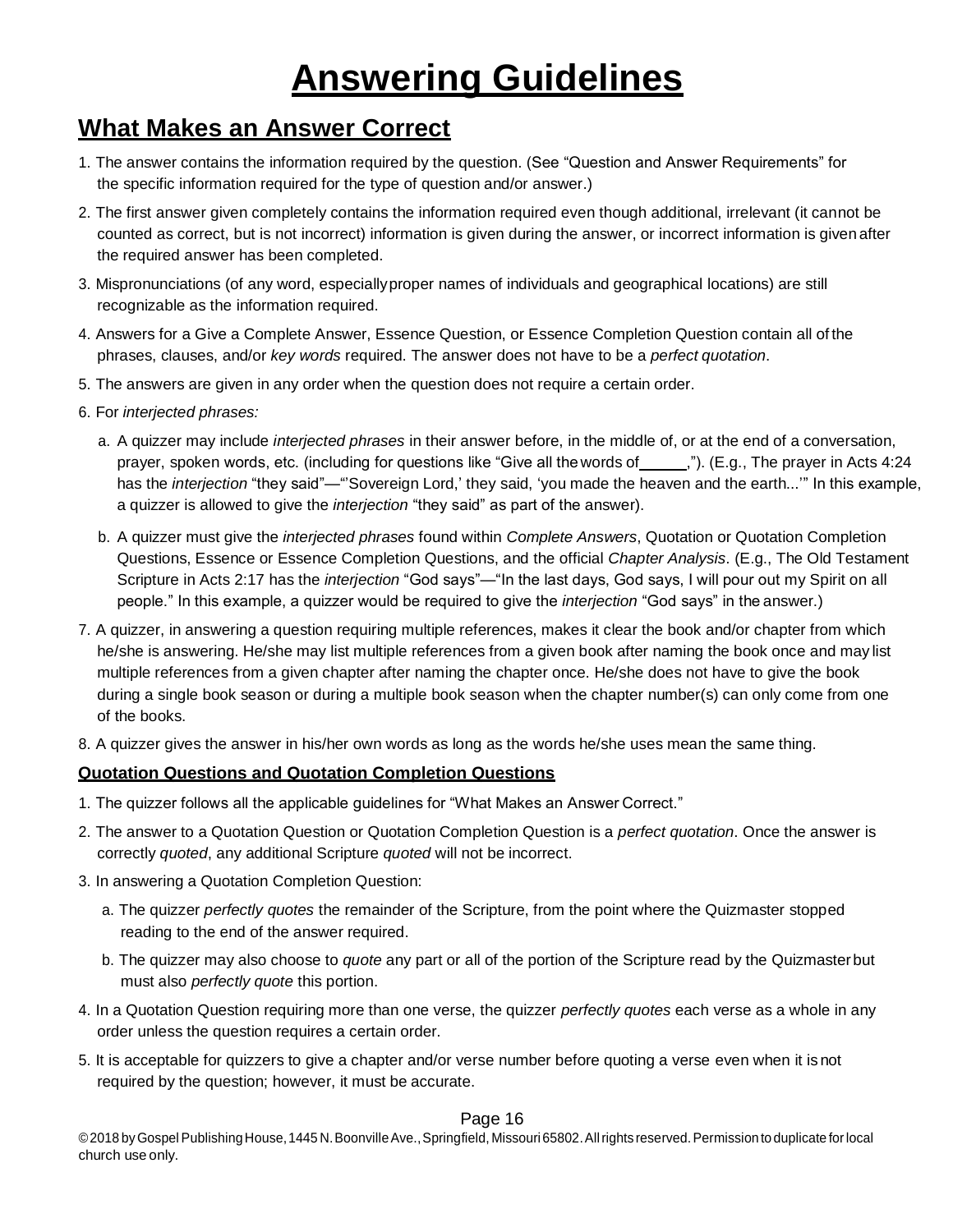### <span id="page-16-0"></span>**Chapter Analysis Answers**

- 1. The quizzer follows all the applicable guidelines for "What Makes an Answer Correct."
- 2. For questions labeled with the Chapter Analysis Answer *Introductory Remark*, the quizzer gives only the *Chapter Analysis* answers required by the question.
- 3. For questions requiring *Chapter Analysis* individuals and/or geographical locations:
	- a. A quizzer may include the correct title of an individual or geographical location (e.g., Lord Jesus Christ, John the Baptist, King David, etc.).
	- b. A quizzer may include irrelevant connecting words between individuals and/or geographical locations. Those connecting words do not have to be found within the Chapter Analysis or in the Scripture Portion (e.g., If the answers were "Euodia" "Syntyche," a quizzer could answer correctly with "Euodia plus Syntyche," or"Euodia and Syntyche," or"Euodia with Syntyche," etc. Itwould beincorrect toanswer "Euodia and I plead with Syntyche").

Note: In cases where individuals and geographical locations are given more than one proper name, a quizzer could choose to give any one of the names or all of them as one answer to a valid question.

- 4. For any type of question requiring *Chapter Analysis* questions, exclamations, parenthetical statements, and/or Old Testament Scriptures in their entirety, the quizzer gives all of the phrases, clauses, and/or *key words* of the required *Chapter Analysis* answers. The answer does not have to be a *perfect quotation*.
- 5. When a question requires *Chapter Analysis* answers with non-*chapter analysis* answers, the quizzer gives thebasic information required for the type of question and/or answer, and follows rule(s) #3 and/or #4 above.

### <span id="page-16-1"></span>**Interrupted Questions**

- 1. The completion of an interrupted question is correct when it:
	- a. Requires the same answer as the official question; and
	- b. Does not contain incorrect information; and
	- c. Agrees with the *Introductory Remarks* of the official question; and
	- d. Asks the same basic question, containing at least the essential parts of the question, though not necessarily in the same words as the official question. The following "same basic question" completions are acceptable as long as the completion complies with all the rules for "Interrupted Questions":
		- i. A quizzer uses phrasing from the Scripture to complete an interrupted question instead of the unique phrasing which may have been used by the question writer. (In this case, the question will sound different but must still follow rule #1a, b, c, d above.)
		- ii. A quizzer uses his/her own words to complete an interrupted question rather than using the phrasing from the Scripture or the unique phrasing of the question writer. (In this case, the question will sound different but must still follow rule #1a, b, c, d above.)
		- iii. A quizzer replaces a noun used to name a person, group, place, or thing with a pronoun, or a pronoun with the correct name of the person, group, place, or thing, and it is clear from either the question or Scripture context to whom or what it refers (a pronoun's action or description could be enough to make it clear). If the Scripture required as the answer only contains the pronoun, the quizzer does not have to name theperson, group, place, or thing.
- 2. If a quizzer interrupts a Quotation Completion Question or an Essence Completion Question before the word "*quote*," the quizzer must finish the question up to the word "*quote*" but does not have to include the word "*quote*." If a quizzer interrupts on the word "*quote*," the quizzer only needs to *perfectly quote* or give in essence the Scripture completion per the requirements of the *Introductory Remark*.

### Page 17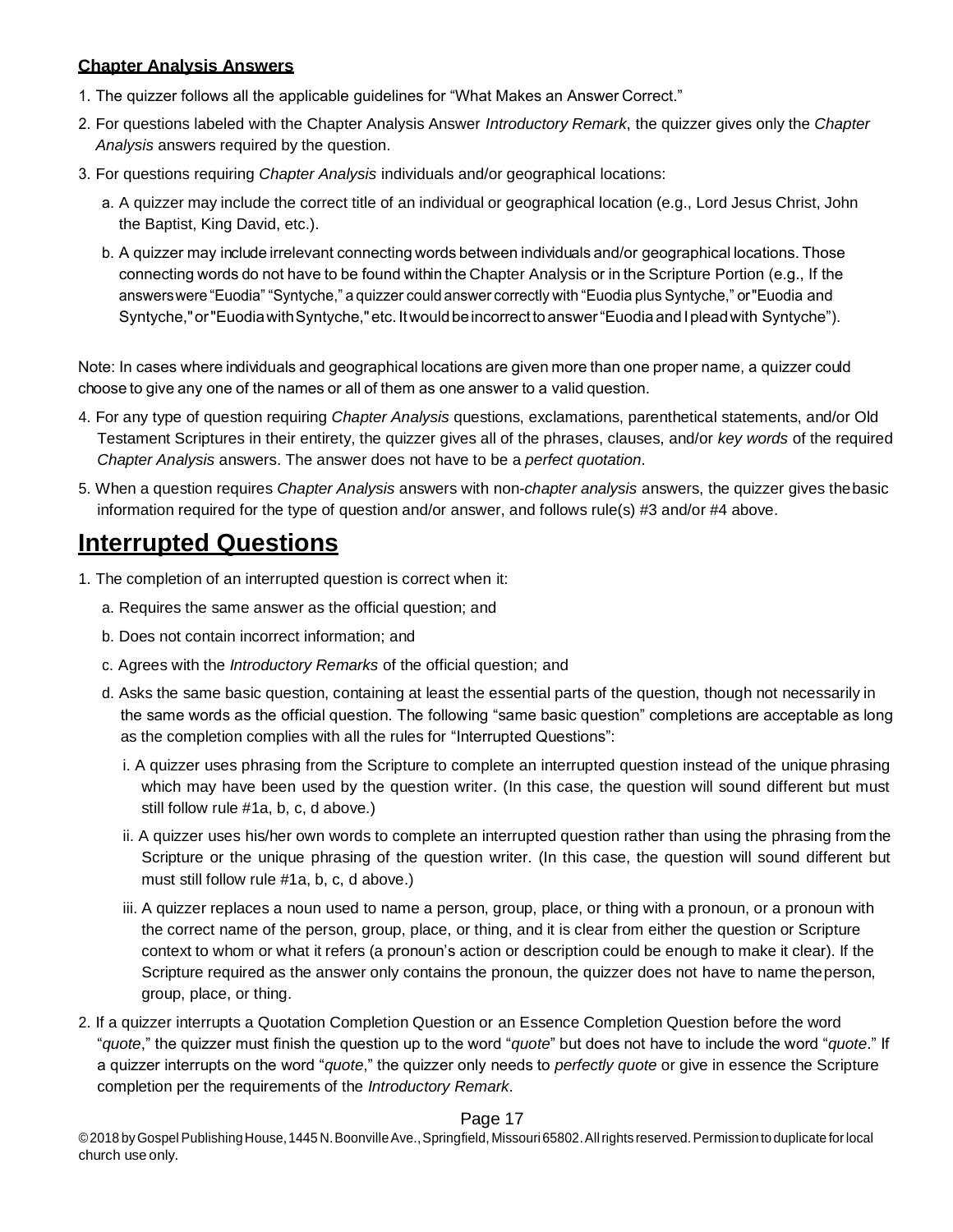- 3. If a quizzer interrupts a Quotation Question, the quizzer does not have to use the word "*quote*" to complete the question (the words "give," "say," etc. can be used to complete the question).
- 4. When completing an interrupted Scripture Text Question, the quizzer does not have to say the word "*quote*" and only needs to give the Scripture in essence to finish the question.
- 5. If a quizzer interrupts a question before or in the middle of a section title found in the question itself, the quizzer only needs to give the section title in essence.

## <span id="page-17-0"></span>**What Makes an Answer Incorrect**

- 1. The answer fails to comply with the rules for "What Makes an Answer Correct."
- 2. A quizzer fails to speak loudly or clearly enough for the Quizmaster and/or Judges to hear.
- 3. The answer was not accurately completed before time ends (time ends at the initial sound of the calling of "time" or the initial sound made by the timer). The Quizmaster and Judges must disregard any word, syllable, or letter of the alphabet given after time ends.
- 4. Incorrect information is given before the answer is completed.
- 5. The answer is given by the quizzer who did not buzz in and was not *identified* and he/she is on the same team as the quizzer who did buzz in.
- 6. The answer is given by the quizzer who buzzes in and receives *help* from a member of his/her team.
- 7. In a Give a Complete Answer, Essence Question, or Essence Completion Question, obvious information from another verse is given before the completion of the required answer. (This information must be significantly different in order to distinguish it from the correct verse and/or contain clearly incorrect information that would not mean the same thing as the correct verse.)
- 8. The answer to a Scripture Text Question is given from outside the *three-verse context* or from outside of the extended context required by the *Introductory Remarks* or the question itself.
- 9. The quizzer incorrectly pairs the parts of the question with his/her answers (e.g., "Who planted, who watered, and who made it grow?" can be answered "God, Paul, and Apollos" in any order. However, if the quizzer answered, "Paul made it grow, Apollos planted, and God watered," he/she has incorrectly paired the parts of the question with the answers).

### <span id="page-17-1"></span>**Quotation Questions and Quotation Completion Questions**

- 1. Any word, syllable, or letter of the alphabet is omitted, repeated, added, or changed in the *perfect quotation*.
- 2. A quizzer incorrectly gives the chapter and/or verse number prior to quoting the verse or incorrectly givesthe reference as required by the question.

### <span id="page-17-2"></span>**Chapter Analysis Answers**

- 1. For individuals and/or geographical locations, the quizzer gives incorrect information (anything other than the correct title and/or irrelevant connecting words) before the required answer is completed.
- 2. For questions labeled with the Chapter Analysis Answer *Introductory Remark* requiring questions, exclamations, parenthetical statements, and/or Old Testament Scriptures, a quizzer gives incorrect information, or additional information outside the required *Chapter Analysis* answers before the required answer is completed.
- 3. For any type of question requiring *Chapter Analysis* questions, exclamations, parenthetical statements, and/or Old Testament Scriptures in their entirety as part of the required answer, the quizzer does not give all of the phrases, clauses, and/or *key words* for those *Chapter Analysis* answers found within the required answer.
- 4. A quizzer includes *interjected phrase(s)* before, in the middle of, or at the end of *Chapter Analysis* required answers with their correct answers (e.g., The question in John 20:15 has the *interjection* "he said"—"'Woman,' he said,'why are you crying?'" In this example, a quizzer is not allowed to give the *interjection* "he said" in the answer). The "end"

Page 18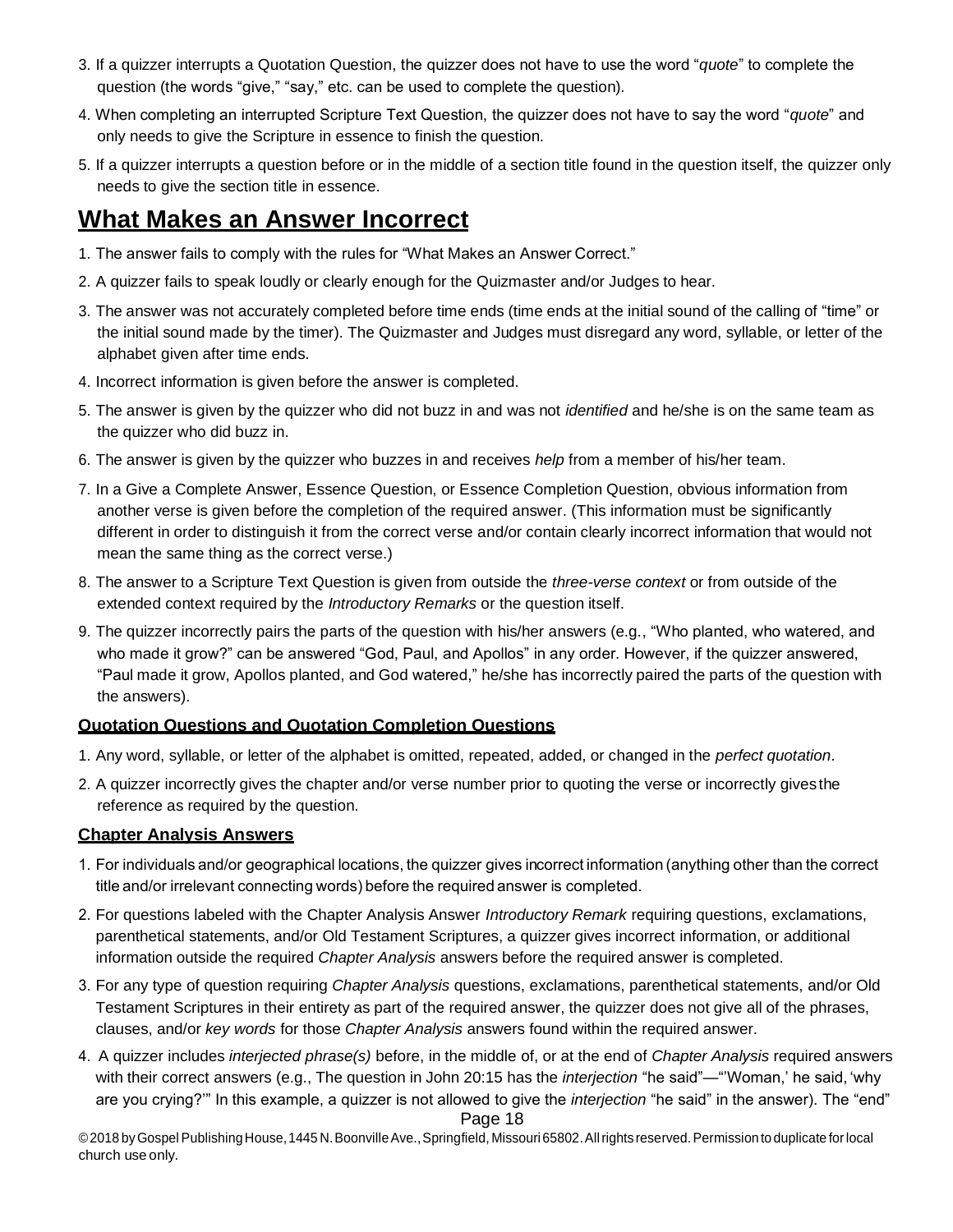requirement does not include incorrect information given after all of the required answers have been correctly completed.

### <span id="page-18-0"></span>**Interrupted Questions**

- 1. The completion of an interrupted question is incorrect when it does not require the same answer as theofficial question, contains incorrect information, does not agree with the *Introductory Remarks* of the official question, and/or does not ask the same basic question.
- 2. The quizzer gives an answer before correctly completing the question.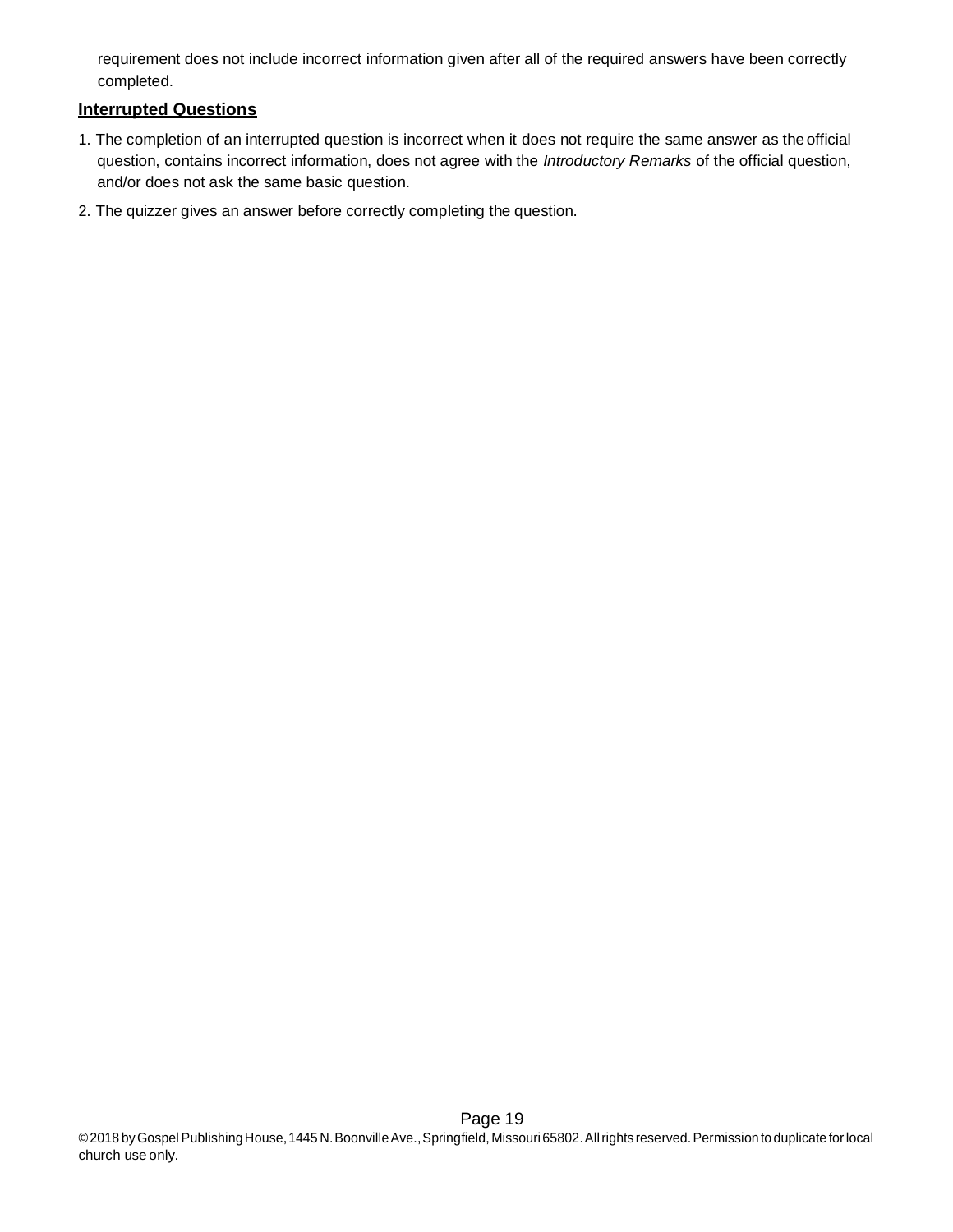# **Question and Answer Requirements**

# <span id="page-19-1"></span><span id="page-19-0"></span>**Validity**

A question is invalid if it contains incorrect information or it violates one of the rules for "Question and Answer Requirements."

# <span id="page-19-2"></span>**Footnotes and Endnotes**

A footnote/endnote must not be used to ask a question and must not be required as an answer, but it can be used as part of the Statement in a Statement and Question.

# <span id="page-19-3"></span>**Single Part Questions**

A single part question requires either one answer or multiple answers from one or more verses. The question does not have to come from the same verse(s) that the answer(s) come from. The question itself can require multiple answers.

# <span id="page-19-4"></span>**Order and Restrictions for Introductory Remarks**

- 1. *Introductory Remarks* must appear in the following order: Statement *Introductory Remark*, Question *Introductory Remark*, Answer *Introductory Remark*, Location *Introductory Remark*.
- 2. *Introductory Remarks* must appear separately except under the following conditions:
	- a. When a Statement *Introductory Remark* is used with a Question *Introductory Remark*, the Remarks must be combined to form one *Introductory Remark* with the words "Statement and" beginning the combined Remark (e.g., "Statement and Two Part Question").
	- b. When a multiple part question or multiple part reference question *Introductory Remark* is used with another Question *Introductory Remark*, the Remarks must be combined to form one *Introductory Remark* with the words "Two (Three, etc.) Part" beginning the combined Remark (e.g., "Three Part Reference QuotationQuestion").
	- c. When a Scripture Text Question or an Application Question *Introductory Remark* is used with another Question *Introductory Remark*, the Remarks must be combined to form one *Introductory Remark* with the words "Scripture Text" or "Application Question" beginning the combined Remark (e.g., "Scripture Text Quotation Question"). When a Scripture Text Question is combined with an Application Question, the words "Scripture Text" begin the combined Remark.
	- d. When a multiple part answer *Introductory Remark* is used with a Give a Complete Answer *Introductory Remark*, the Remarks must be combined per the "Give a Complete Answer" rules.
	- e. When a multiple part answer *Introductory Remark* is used with a Chapter Analysis Answer *Introductory Remark*, the Remarks must be combined to form one *Introductory Remark* with the words "Two (Three, etc.) Part" beginning the combined Remark (e.g., "Four Part Chapter Analysis Answer").
- 3. A verse number must never be in the *Introductory Remarks*.
- 4. Only the *Introductory Remarks* found under "Question and Answer Requirements" maybe used and must be in agreement with the question and/or answer.

# <span id="page-19-5"></span>**Statement Introductory Remark**

### <span id="page-19-6"></span>**Statement and Question**

A Statement gives additional information upon which to base the question. The required answer must be based on both the statement and the question.

1. The Statement is part of the overall question and may be interrupted.

### Page 20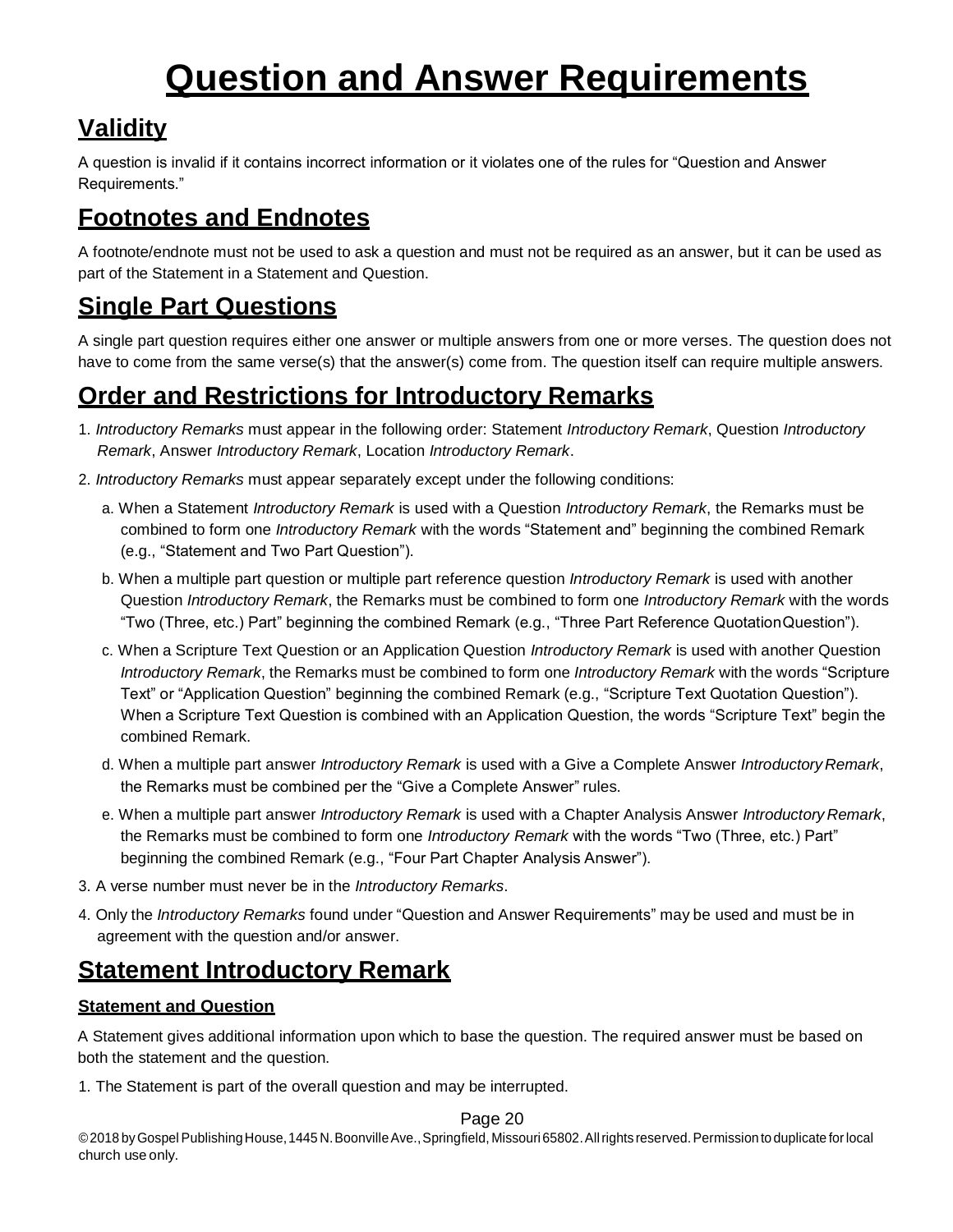- 2. The Statement may contain a *quotation* from the Scripture, introduced with the word "*quote*," and ending with the words "end quote." It must not be labeled as a Scripture Text Question unless the question itself contains the word "*quote*" followed by a *quotation* from the Scripture.
- 3. The Statement should have a direct spiritual or Scriptural correlation to the question.

## <span id="page-20-0"></span>**Question Introductory Remarks**

### <span id="page-20-1"></span>**Two Part Question (Three Part Question, etc.)**

A multiple part question has two or more distinct questions, each coming from the same verse, that require separate answers from the same verse.

- 1. The answers may continue into additional verses if the *Introductory Remarks* or the question itself indicates multiple verses (e.g., "Two Part Question. Give a Complete Answer from Two Consecutive Verses").
- 2. A multiple part question must not be labeled a multiple part answer if it requires the same number of answersas questions. Each question is required to have at least one answer.
- 3. A multiple part question that requires more answers than there are parts in the question should be labeled with a multiple part answer *Introductory Remark*. Otherwise, only one answer for each question is required. Thequestion itself must not require multiple answers (e.g., "What two places did Jesus go, and what two statements did He make?" is invalid).
- 4. If a multiple part question is labeled with an *Introductory Remark* denoting fewer answers than actually exist, then only the number of answers specified by the *Introductory Remark* are required but at least one answer isrequired for each question. (For exception, see page 26, "Fewer Answers than Exist.")

### <span id="page-20-2"></span>**Two Part Reference Question (Three Part Reference Question, etc.)**

A multiple part reference question has two or more distinct questions with each coming from separate verses (three or more questions may come from a minimum of two separate verses) that require separate answers that do not all come from a single verse.

- 1. A multiple part reference question must not be labeled a multiple part answer if it requires the same numberof answers as questions. Each question is required to have at least one answer.
- 2. A multiple part reference question that requires more answers than there are parts in the question should belabeled with a multiple part answer *Introductory Remark*. Otherwise, only one answer for each question is required. The question itself must not require multiple answers (e.g., "What two questions did Peter ask, and what four exclamations did he make?" is invalid).
- 3. If a multiple part reference question is labeled with an *Introductory Remark* denoting fewer answers than actually exist, then only the number of answers specified by the *Introductory Remark* are required, but at least one answeris required for each question. (For exception, see page 26, "Fewer Answers than Exist.")
- 4. When a multiple part reference question requires *Complete Answers* from more non-*consecutive verses* thanthere are parts of the question, the *Introductory Remarks* or the question itself must indicate the number of verses from which the answers come (e.g., "Two Part Reference Question. Give Three Complete Answers. From Ephesians Chapters 3, 4, and 5").

#### <span id="page-20-3"></span>**Scripture Text Question**

A Scripture Text Question contains the word "*quote*" followed by a *quotation* from the Scripture that requires the answer(s) to be associated with the Scripture text given.

1. The Scripture Text Question *Introductory Remark* must be used when the question itself contains the word "*quote*" to signal the beginning of a *quotation* from Scripture. The *quotation* must immediately follow the word "*quote*," and must be at the end of the question.

#### Page 21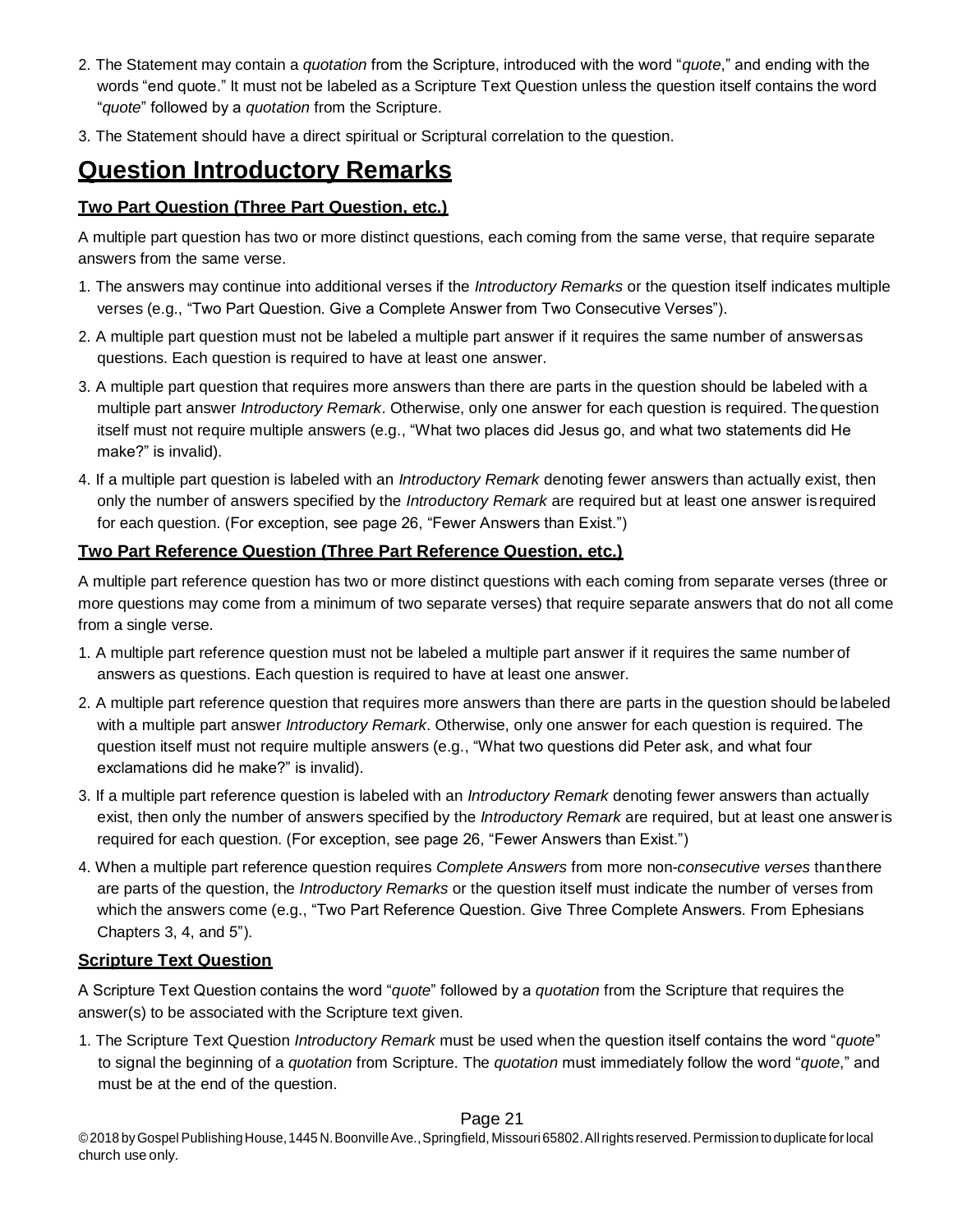- 2. The Scripture following the word "*quote*" maybe any portion of Scripture from the material being studied, such as a word, phrase, sentence, verse, etc.
- 3. The first word of the Scripture following the word "*quote*" does not have to be unique.
- 4. The required answer must come from the *three-verse context*. However, the required answer can be extended beyond the *three-verse context* if the *Introductory Remarks* or the question itself clearly indicates otherwise and at least part of the required answer is contained in the *three-verse context* (e.g., "Scripture Text Question. What fiveverse teaching of John follows the question, quote, 'Who warned you to flee from the coming wrath?'").
- 5. A Scripture Text Question requiring multiple part answers, either by *Introductory Remarks* or the question itself, may require answers from more than one occurrence of the Scripture found within the material being studied. Each required answer must come from the *three-verse context* for each occurrence of the Scripture text (e.g., "Scripture Text Question. Twelve-part answer. From Matthew. What is described as being, quote, 'of God'?").
- 6. It must not contain a verse number in the question.
- 7. A multiple part Scripture Text Question must not be labeled as a multiple part reference question.

### <span id="page-21-0"></span>**Application Question**

An Application Question requires answers that are not necessarily found in the material being studied about the author, history, doctrine, or other related topics. Two Application Questions per set will be included in League meets 1–4. All Application Questions and their answers will be posted on the Bible Quiz website and can also be found on the Study Guide CD.

### <span id="page-21-1"></span>**Quotation Question**

A Quotation Question requires a *perfect quotation* as an answer from a complete verse or verses.

- 1. The following rules apply to questions using *location* in Scripture:
	- a. If it requires an answer by a verse *location* in a multiple book season, then the book's name must be inthe *Introductory Remarks* or in the question itself.
	- b. If it requires one verse as an answer, then it is acceptable for either chapter or verse number to be given firstin the question or for the chapter and/or book to appear in the *Introductory Remarks*.
	- c. If two or more *consecutive verses* are required as an answer by chapter and verse in the question itself, then the question must be asked, "Quote verses and from the chapter." These questions must not be labeled multiple part or multiple part reference Quotation Questions.
	- d. If two or more *consecutive verses* are required as an answer by verse number in the question itself and the chapter is in the *Introductory Remarks*, then the question must be labeled as a multiple part QuotationQuestion (e.g., "Three Part Quotation Question. From James Chapter 3. Quote verses 15, 16, and 17").
	- e. If non-*consecutive verses* are required as an answer by chapter and verse in the question itself, then the question must be asked, "Quote book, chapter, verse, and book, chapter, verse." In a one book season, the question does not have to include the book name. If all of the verses are from the same book and/or chapter, the book name and/or chapter only need to be mentioned in the *Introductory Remarks* or once in the question itself. All of these questions must be labeled as multiple part Reference Quotation Questions (e.g., "Two Part Reference Quotation Question. From John Chapter 7. Quote verses 5 and 10").
- 2. The following rules apply to questions using a specific action, situation, topic, or *Chapter Analysis*:
	- a. If it also requires the reference or complete reference as part of the answer, the question must be labeled a multiple part Quotation Question (e.g., "Two Part Quotation Question. Quote and give the reference for the verse in which Paul is named?").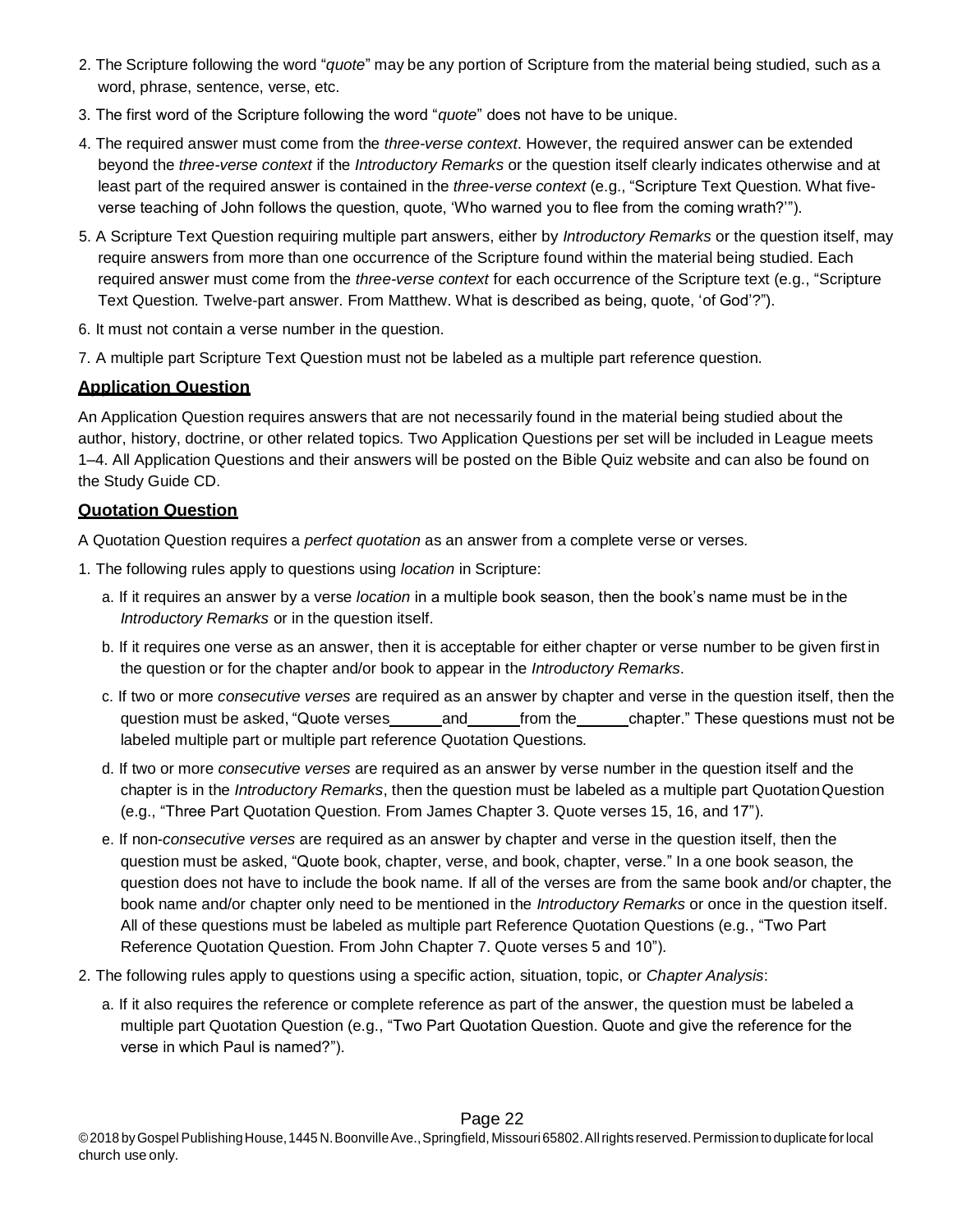- b. If it has two or more questions coming from at least two separate verses, then the question must be labeled a multiple part reference Quotation Question (e.g., "Two Part Reference Quotation Question. Quote the verse in which Jerusalem is named and the verse in which Judea is named?").
- 3. If a question is not labeled a Quotation Question but requires a *perfect quotation* as an answer, the question is invalid (e.g., "Two Part Answer. Quote the verses in which Abraham is named?" is invalid).
- 4. For Experience, Middle School, and B Divisions, all *quotes* must only come from *marked verses*.

#### <span id="page-22-0"></span>**Quotation Completion Question**

A Quotation Completion Question requires a *perfect quotation* as an answer that must be completed from a verse(s), sentence(s), question(s), saying(s), etc.

- 1. The word "Finish" must begin the question. The word "*quote*," immediately followed by a *quotation* from Scripture, must be used to signal the beginning of the actual *quotation*.
- 2. The first word of the actual *quotation* must be unique and must be sufficient to differentiate it from every other verse (sentence, question, saying, etc.) within the context of the question.
	- a. The context may be specified by the *Introductory Remarks* or in the question itself by a section title, chapter,or book.
	- b. The context may be specified in the question itself by a specific action, situation, topic, or *Chapter Analysis* found within the material being studied (e.g., "Quotation Completion Question. Finish this Old Testament Scripture…").
- 3. A Quotation Completion Question which requires the completion of one or more verses must begin with the first word of a verse and conclude with the last word of a verse.
- 4. A Quotation Completion Question which requires the completion of one or more sentences (questions, exclamations, sayings, etc.) must begin with the first word and conclude with the last word of the sentence (question, exclamation, saying, etc.).
- 5. It must not contain the verse number in the question.
- 6. It must not be labeled as a Scripture Text Question.
- 7. It must not be asked after question 17 or in overtime.
- 8. If a question is not labeled a Quotation Completion Question but requires a *perfect quotation* by following rule #1 above, the question is invalid (e.g., "Two Part Question. Finish this verse and give the complete reference, quote, 'Give us today…'" is invalid).
- 9. For Experience, Middle School, and B Divisions, all *quotes* must only come from *marked verses*.

#### <span id="page-22-1"></span>**Essence Question**

An Essence Question requires a verse or verses to be given in essence.

- 1. It must follow all requirements for "Quotation Question" rules (except requiring a *perfectquotation*).
- 2. A question not labeled an Essence Question, but requiring an answer in essence, is invalid.
- 3. For Experience, Middle School, and B Divisions, any verse can be required.

#### <span id="page-22-2"></span>**Essence Completion Question**

An Essence Completion Question requires a completion to a verse(s), sentence(s), question(s), saying(s), etc. in essence.

- 1. The phrase "Finish in essence" must begin the question, and it must follow all requirements for "Quotation Completion Question" rules (except for requiring a *perfect quotation*).
- 2. A question not labeled an Essence Completion Question, but requiring a completion in essence by beginning with the phrase "Finish in essence," is invalid.

#### Page 23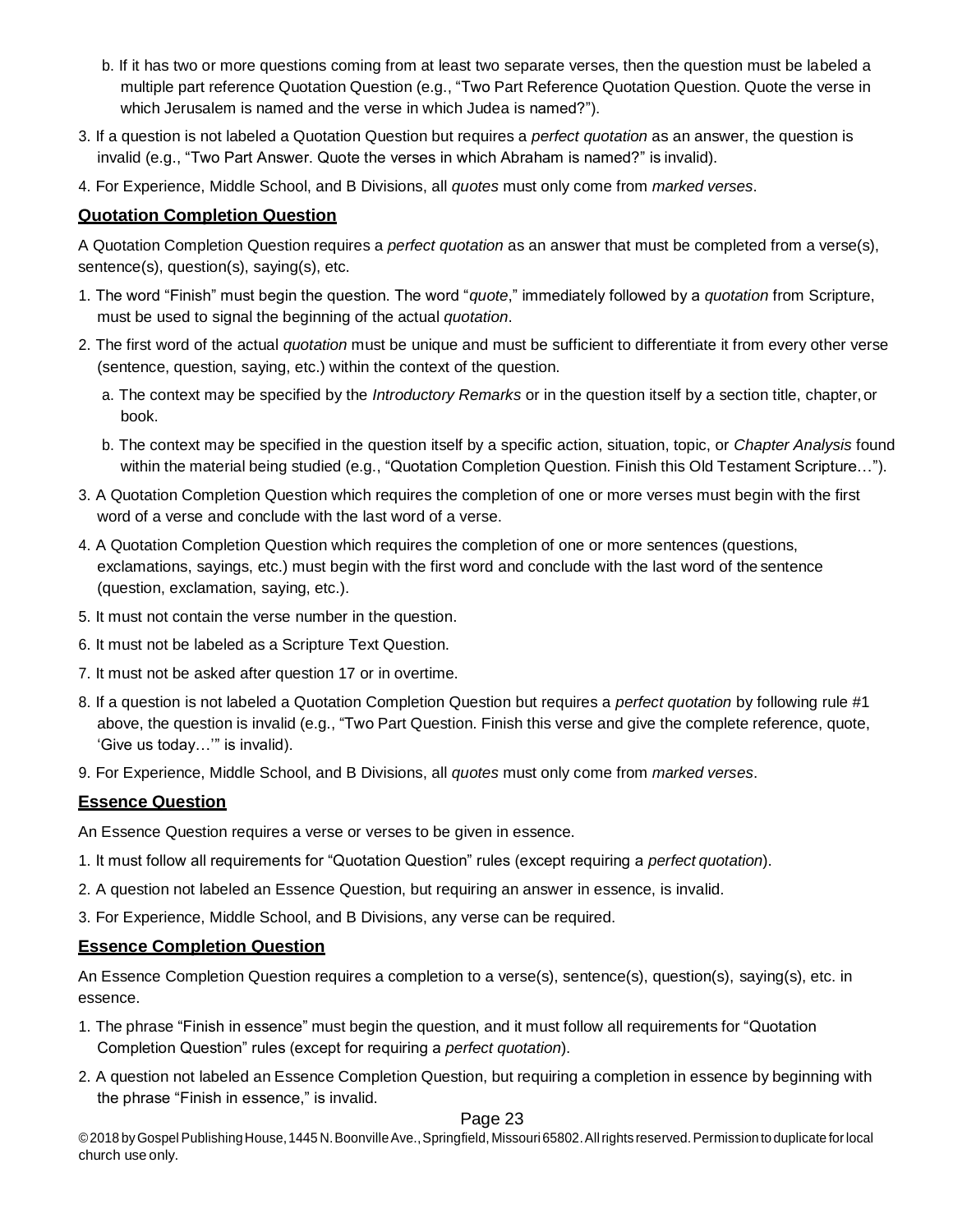3. For Experience, Middle School, and B Divisions, any verse(s), sentence(s), question(s), saying(s), etc. can be required.

### <span id="page-23-0"></span>**Answer Introductory Remarks**

### <span id="page-23-1"></span>**Two Part Answer (Three Part Answer, etc.)**

A multiple part answer *Introductory Remark* indicates that multiple answers are required and should be used when the question requires more answers than there are parts in the question.

- 1. A single part question does not need to be labeled as a multiple part answer when the question itself requires multiple answers.
- 2. Failure to label a question as a multiple part answer or failure of the question itself to require multiple answers,even when there are more answers than the question requires, does not make the question invalid. In this case, only one answer for each part of the question is required. (For exception, see page 26, "Fewer Answers than Exist.")

### <span id="page-23-2"></span>**Give a Complete Answer**

A Give a Complete Answer *Introductory Remark* may be used only when all the required answers to each part of the question have multiple phrases, clauses, and/or *key words*.

- 1. The following three types of Give a Complete Answer *Introductory Remarks* may be used:
	- a. Give a Complete Answer (Give Two Complete Answers, etc.).
	- b. Give a Complete Answer from Two (Three, etc.) *Consecutive Verses*.
	- c. Give Two (Three, etc.) Complete Answers from Two (Three, etc.) *Consecutive Verses*.
- 2. For all Give a Complete Answer *Introductory Remarks* the following rules apply:
	- a. These Remarks must not be used with the Chapter Analysis Answer *Introductory Remark*.
	- b. For Give a Complete Answer (Give Two Complete Answers, etc.) the answer(s) must come from a single verse unless:
		- i. The question is a multiple part reference question.
		- ii. The *Introductory Remarks* indicate that the answers come from separate sections, chapters, or books or the question itself indicates that the answers come from non-*consecutive verses*.
	- c. For Give a Complete Answer from Two (Three, etc.) *Consecutive Verses* or Give Two (Three, etc.) Complete Answers from Two (Three, etc.) *Consecutive Verses*:
		- i. The answer(s) to the question must come from *consecutive verses*.
		- ii. Each required answer could be part of a verse, a full verse, or more than one verse in length, but the totalof the required answer(s) must cover all of the verses indicated in the *Introductory Remarks*.
		- iii. These Remarks must be used when a multiple part reference question requires *Complete Answers* from *consecutive verses* or requires more *Complete Answers* than there are parts of the question and theanswers come from *consecutive verses.*

### <span id="page-23-3"></span>**Chapter Analysis Answer**

A Chapter Analysis Answer *Introductory Remark* indicates that the *Chapter Analysis* listed in the *Scripture Portion* will be used as the required answer to each part of the question.

1. The *Chapter Analysis* listed in the *Scripture Portion* is the final authority regarding what is anindividual, geographical location, question, exclamation, parenthetical statement, or Old Testament Scripture.

### Page 24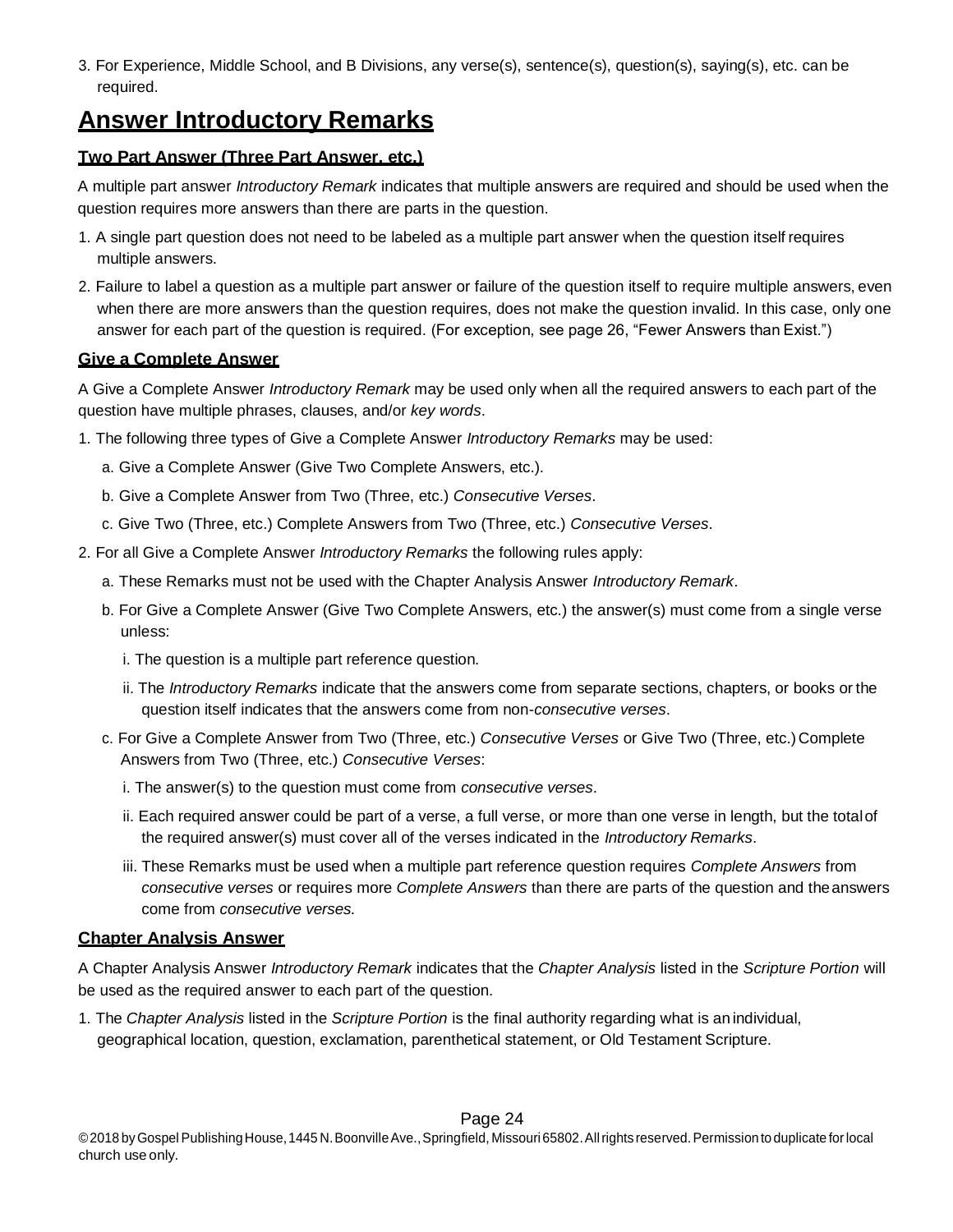- 2. The Chapter Analysis Answer *Introductory Remark* must be used when each required answer is from the *Chapter Analysis* listed in the *Scripture Portion* and the following rules apply:
	- a. The question may be tied to a *location*, specific action, situation, or topic.
	- b. The question must require all the answers to be only from the *Chapter Analysis*.
	- c. The question must demand the entirety of a *Chapter Analysis* question, exclamation, parenthetical statement, and Old Testament Scripture as the answer(s).
	- d. The question must not be labeled with a Give a Complete Answer *Introductory Remark*.
- 3. Quotation, Quotation Completion, Essence, and Essence Completion Questions do not have to follow the "Chapter Analysis Answer" rules. However, they may be labeled with the Chapter Analysis Answer *Introductory Remark*, and if so, must then follow all of the rules for the *Introductory Remark*.

### <span id="page-24-0"></span>**Location Introductory Remarks**

The following *Introductory Remarks* can be used in referring to the *location* from which the question and/or answer will come.

- 1. From Book(s) (e.g., From Acts).
- 2. From Chapter(s) (e.g., From Chapter 1).
- 3. From the Section(s) Title(d) (e.g., From the section title(d) "God's Faithfulness").
- 4. From the Untitled Section(s) (e.g., From the untitled section of Galatians).
- 5. From Book(s) Chapter(s) (e.g., From 1 Corinthians Chapters 7 and 10).
- 6. From the Section(s)/Untitled Section(s) of Book(s) and/or Chapter(s) Title(d) (e.g., From the section of Matthew Chapter 5 titled "Divorce").

### <span id="page-24-1"></span>**Special Requirements for Questions**

### <span id="page-24-2"></span>**Section Titles**

- 1. Only section titles or untitled sections from the *Scripture Portion* may be used in the *Introductory Remarks* or the question itself.
- 2. If a section title is in either the *Introductory Remarks* or the question itself:
	- a. The section title must be immediately preceded with the words: "section(s) title(d)" or "section(s) of book(s) and/or chapter(s) titled."
	- b. The use of the section title must be exactly as found in the *Scripture Portion*.
- 3. Section titles must not be required as part of an answer unless the same answer can be found word-for-word inthe actual Scripture.

### <span id="page-24-3"></span>**Verse Numbers**

When a verse number(s) is given in the question:

- 1. The answer must come from that verse(s).
- 2. The *key words* of the question must come from the *three-verse context,* except in the following cases:
	- a. *Chapter Analysis* type questions (e.g., "Romans 1:3 names which individual?").
	- b. Questions asking for a description (e.g., "How does First Corinthians 2:2 describe Paul?").
	- c. Quotation and Essence questions.
	- d. Questions asking for someone's words, conversation, etc. (e.g., "According to verse 16, what did Jesus say?").

#### Page 25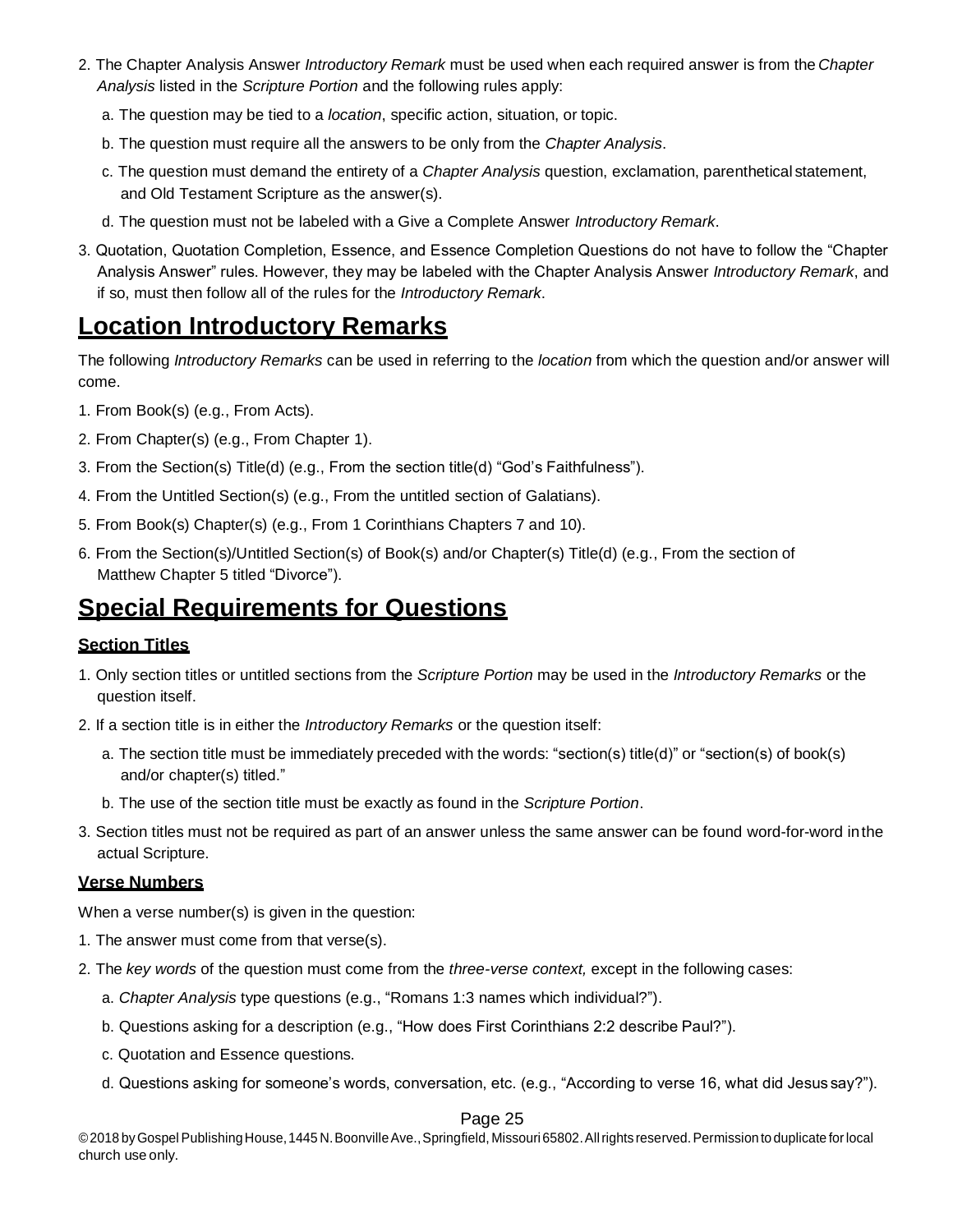### <span id="page-25-0"></span>**Pronouns**

A pronoun may be used in the question when it can be distinguished by an action or description within the context of the question and/or answer. Question writers are allowed to replace pronouns with the correct name of the person, group, place, or thing.

### <span id="page-25-1"></span>**Special Requirements for Answers**

### <span id="page-25-2"></span>**Answers Associated with a Specific Word, Phrase, or Number**

- 1. A question may require an answer(s) to be associated with a specific word, phrase, or number.
- 2. The question must single out the specific word, phrase, or number by using the specific words "word," "phrase," or "number."
- 3. The question does not need to use the word "*quote*" to single out the specific word, phrase, or number (e.g., "The word 'great' describes what?").

### <span id="page-25-3"></span>**Answers from a Verse Description**

- 1. When a question uses the phrase "one verse," "two verse(s)," etc. to classify a specific saying, sentence, question, etc., then the required answer must be the entire verse(s). If any portion of the verse or verses is not a part of the required answer, then the question is invalid.
- 2. When a question uses the phrase "multi-verse" or "multiple verses" to classify a specific saying, sentence, question, etc., then the required answer must be from multiple verses but does not have to be from entire verses.

### <span id="page-25-4"></span>**References as Answers**

- 1. When a question requires a complete reference as an answer or as part of an answer, the question must usethe words "complete reference(s)." The book, chapter, and verse are required as the answer.
- 2. If the question asks for the "complete reference(s)" and only one book is being studied, or the book has been named in the *Introductory Remarks* or the question itself, then only the chapter and verse are required as the answer.
- 3. A writer may ask for only the chapter(s) from a given book(s) by using the word "chapter(s)." Then only the chapter or chapters are required as the answer.
- 4. A writer may ask for only the verse number(s) from a given chapter(s) of a book(s) by using the word "reference(s)" not "complete reference(s)." Then only the verse reference(s) are required as the answer.

### <span id="page-25-5"></span>**Interjected Phrases**

- 1. *Interjected phrases* before, in the middle of, or at the end of a conversation, prayer, spoken words (includingfor questions like "Give all the words of \_\_\_\_\_\_,"), etc., must not be required in the answer to the question.
- 2. *Interjected phrases* found within *Complete Answers*, Quotation or Quotation Completion Questions, Essenceor Essence Completion Questions, and the official *Chapter Analysis* must be required as answers.
- 3. *Interjected phrases* before, in the middle of, or at the end of *Chapter Analysis* required answers that are not a part of the *Chapter Analysis* answer itself, must not be required as answers.

### <span id="page-25-6"></span>**Fewer Answers than Exist**

- 1. It is not invalid for either the *Introductory Remarks* or the question itself to require fewer answers than there actually may be for non-*chapter analysis* answers.
- 2. It is invalid for either the *Introductory Remarks* or the question itself to require fewer answers than exist withinthe limits of the material being studied, a *location* in Scripture, a specific action, situation, and/or topic for *Chapter Analysis* answers.

### Page 26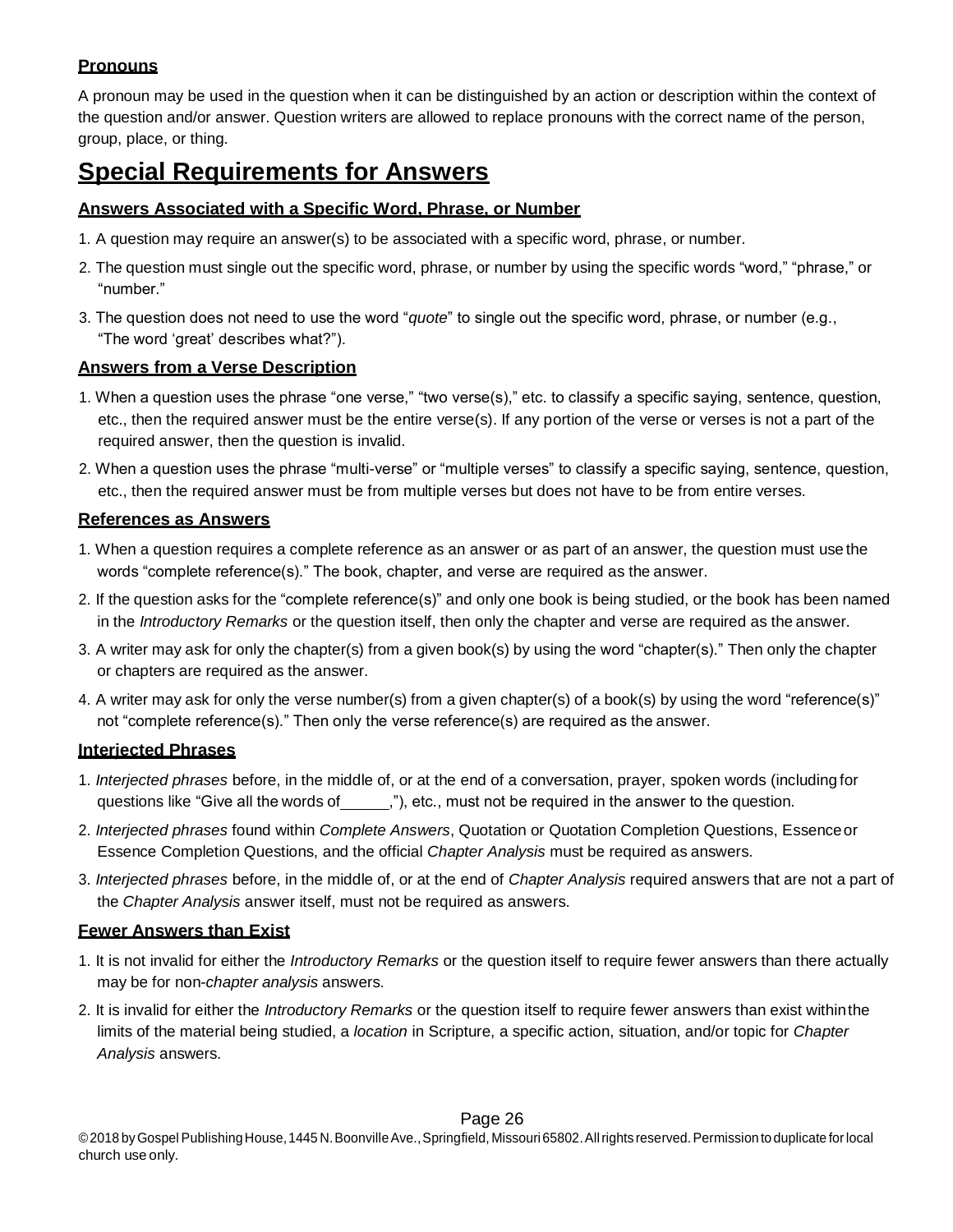### <span id="page-26-0"></span>**Individuals and Geographical Locations**

- 1. Only *Chapter Analysis* individuals and geographical locations can be required as the answer to any questionwhich asks to "list" ("name," "mention," etc.) the individuals and/or geographical locations within the limits of the material being studied, a *location*, a specific action, situation, and/or topic.
- 2. Questions must require only the unique number of answers for individuals and geographical locations within the limits of the material being studied, a *location* in Scripture, a specific action, situation, and/or topic for *Chapter Analysis* answers. In some cases, individuals and geographical locations are given more than one proper name (e.g., Peter is named as Simon, Cephas, and Peter in John 1:42. In this case, if a question required the names of the individuals in John Chapter 1, it would be invalid if it required all three names of Peter instead of just one unique answer for Peter). The uniqueness of the required answers must be provable from the material being studied.
- 3. Non-*chapter analysis* individuals and geographical locations can be required as the answer to any question related to a specific action, situation, and/or topic.
- 4. These *Chapter Analysis* answers may be combined with non-*chapter analysis* answers and required as ananswer when they are tied to the same specific action, situation, and/or topic (e.g., "Two Part Answer. On coming to the house, who did the Magi see?" Matthew 2:11—"the child and his mother Mary").

### <span id="page-26-1"></span>**Questions, Exclamations, Parenthetical Statements, Old Testament Scriptures**

- 1. Any question that requires one or more of these *Chapter Analysis* answers combined with non-*chapter analysis* answers may be labeled as a *Complete Answer*.
- 2. A question may require only partial information as an answer from a question, exclamation, parenthetical statement, or Old Testament Scripture and may be labeled as a *Complete Answer*.
- 3. Questions may require a non-*chapter analysis* question or exclamation (those with no question marks or exclamation points) as long as it is tied to a specific action, situation, and/or topic (e.g., "What did Herod ask the chief priests and the teachers of the law?" Matthew 2:4—"he asked them where the Christ was to beborn").
- 4. If consecutive questions, exclamations, parenthetical statements, and/or Old Testament Scriptures are requiredas an answer, they must be from *consecutive verses* and must not be separated by or contain *interjected phrases* or any other words that are not part of the questions, exclamations, parenthetical statements, and/or Old Testament Scriptures.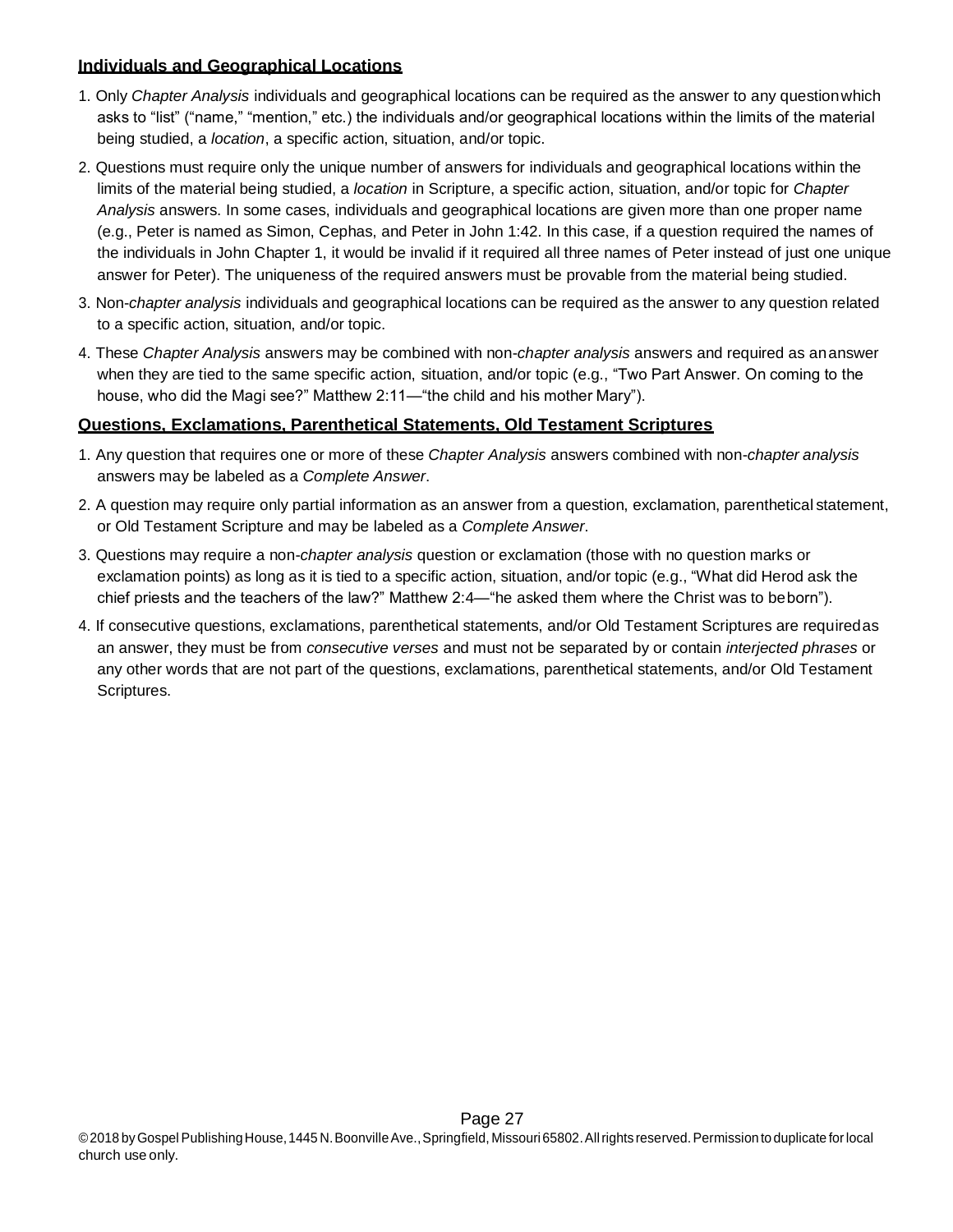# **Corrective Procedures**

# **Point of Order**

<span id="page-27-0"></span>Any member of a team may state "*Point of Order*," wait to be recognized by the Quizmaster, and state the "*Point of Order*." If the Quizmaster determines that a "*Point of Order*" is proper, he/she will correct the situation.

## <span id="page-27-1"></span>**Contesting**

### <span id="page-27-2"></span>**General Rules Regarding Contesting**

- 1. A Contest will not be permitted after the Quizmaster calls the next question, grants a Time-out, or officially closes the match. (The exception is when the Quizmaster fails to reread an interrupted question. Once the situation has been corrected, either team may Contest immediately following the rereading of that question.)
- 2. Contesting is permitted on the following three issues:
	- a. To challenge the validity of the question (Application Questions are exempt from validity contests).
	- b. To void the question.
	- c. To change the decision of the Quizmaster and/or Judges concerning the correctness of the completion ofthe question and/or answer.
- 3. Each team is limited to two Contests per question. One on the validity issue, and one on either the voiding issue and/or the correctness issue.
- 4. A Contest challenging the validity of a question must be presented before any other Contest and must not be combined as a *multi-issue Contest*.
- 5. A *multi-issue Contest* may be presented concerning multiple issues under the voiding issue and/or the correctness issue. The Contesting team must indicate that they are presenting a *multi-issue Contest* and present these issuesin the order in which they wish the issues to be ruled.
- 6. When quizzers from opposing teams are both ruled incorrect on the same question:
	- a. Following any Conferring, the team who first responded to the question has the right to Contest first.
	- b. If that team declines to Contest, they forfeit their right to any further Contesting on that question (exceptas allowed in the next rule).
	- c. Following that team's Contest or decline to Contest; the opposing team then has the right to Contest. If they Contest and the Judges reverse their decision to "correct," the team who responded to the question first may Contest only to attempt to reverse the decision concerning the correctness of the opposing team's answer. In this case, a team could Contest a third time on this question.
- 7. Only information from the *Scripture Portion* and the Bible Quiz Rules may be used.
- 8. A withdrawn Contest is an unsuccessful Contest.
- 9. A substitute question is treated as a new question. Therefore, both teams have the right to Contest twice on any substitute question even if they Contested on the original question.
- 10. Contests are not allowed for the intent of solely using them as a Time-out.

### <span id="page-27-3"></span>**Team Contesting and Responding Procedures**

- 1. To initiate a Contest, any member of the team must express their desire to Contest and wait for the Quizmasterto grant the Contest. If a head coach, assistant coach, or *inactive quizzer* initiates a Contest, the team will receive a foul (except in Experience, Middle School, and B Divisions, they may initiate a Contest without receiving afoul).
- 2. Once the Quizmaster has granted the Contest:

### Page 28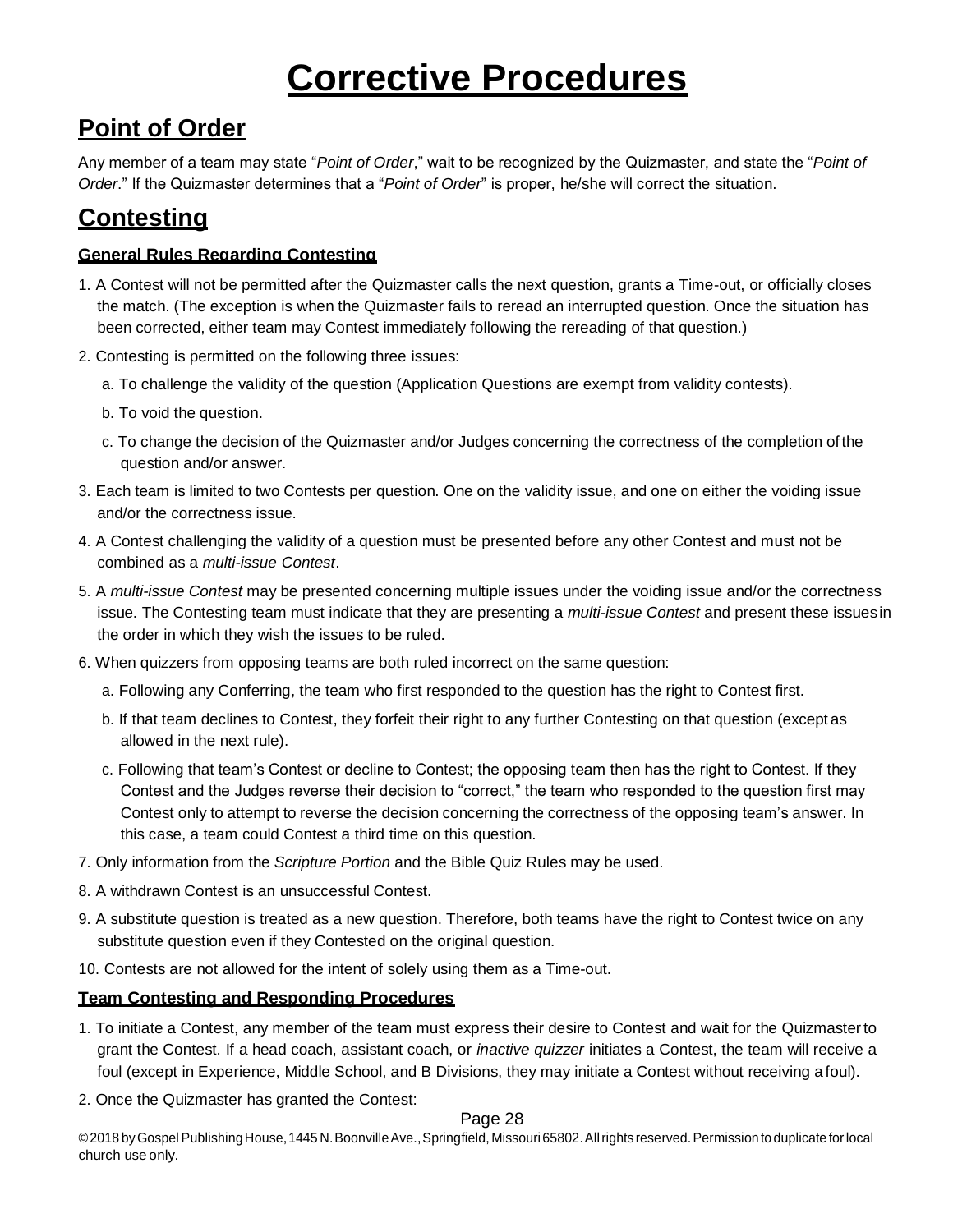- a. The Initiating team has three minutes to prepare and present their Contest to the Quizmaster and Judges.During the preparation of the Contest, the entire team may *verbally communicate*.
- b. The Responding team will be permitted to *verbally communicate* and begin preparation for their Responseduring the Initiating team's preparation and presentation of the Contest.
- 3. Any one member of the team may present the Contest or Response.
- 4. Once the Initiating team has begun to present their Contest:
	- a. The Initiating team members are not allowed to *verbally communicate. Non-verbal communication* may continue among all team members, including the presenter of the Contest, until the end of their presentation or until "time" is called (the same rule applies for the Responding team when they begin to present their Response).
	- b. The Responding team may continue to *verbally communicate*, although they should do so quietly during the Initiating team's presentation of the Contest.
- 5. The issues and rules being used to support the Contest should be stated during the presentation.
- 6. The presenter should indicate when his/her presentation of the Contest or Response has concluded.
- 7. If "time" is called during the Initiating or Responding team's presentation, the presentation must stop.
- 8. If "time" is called before the Initiating team has a chance to begin their presentation, it will be an unsuccessful Contest, and no Response will be allowed.
- 9. At the conclusion of the Initiating Team's Contest, the Responding team will be given one minuteto finish preparing and/or to present their Response.
- 10. If the Responding team has no Response, they may state "no response." However, a Response of "we agree" is preferable if the Responding team agrees with the Contest.
- 11. Contests and Responses must be presented in a sportsmanlike manner, avoiding any unnecessarycomments regarding members of the other team or the Officials.

### <span id="page-28-0"></span>**Quizmaster and Judges Contesting Procedures**

- 1. The Quizmaster should make note of the issues for the Contest and use this to prompt the Judges for a vote after the completion of both the Contest and Response.
- 2. During and after a Contest and subsequent Response are presented, the Quizmaster and Judges may briefly consult the rules and *Scripture Portion*. They may not discuss the Contest or Response with each other beforethe initial vote unless a Judge requests clarification from the Quizmaster.
- 3. The initial vote cast by the Quizmaster and Judges will be independent. Using a coin, they will select heads to accept and tails to deny, revealing their decision at the same time. The vote must be based solelyon the following:
	- a. The requirements of the question and answer (see "Question and Answer Requirements" for the specific requirements of the type of question and/or answer).
	- b. The rules and points presented under each issue that apply to the Contest and Response.
	- c. The Scripture that applies to the rules and points presented under each issue.
- 4. If the vote is unanimous to either accept or deny the Contest, the Quizmaster willannounce this decision and then, if necessary, take the appropriate steps to correct the situation.
- 5. If the vote is not unanimous, the Quizmaster and Judges will:
	- a. Discuss the Contest and Response among themselves without exerting undue influence on each other.This discussion should be as brief as possible.
	- b. Be careful not to allow their discussion to be heard by the teams oraudience.
	- c. Vote again, revealing their coins at the same time.

### Page 29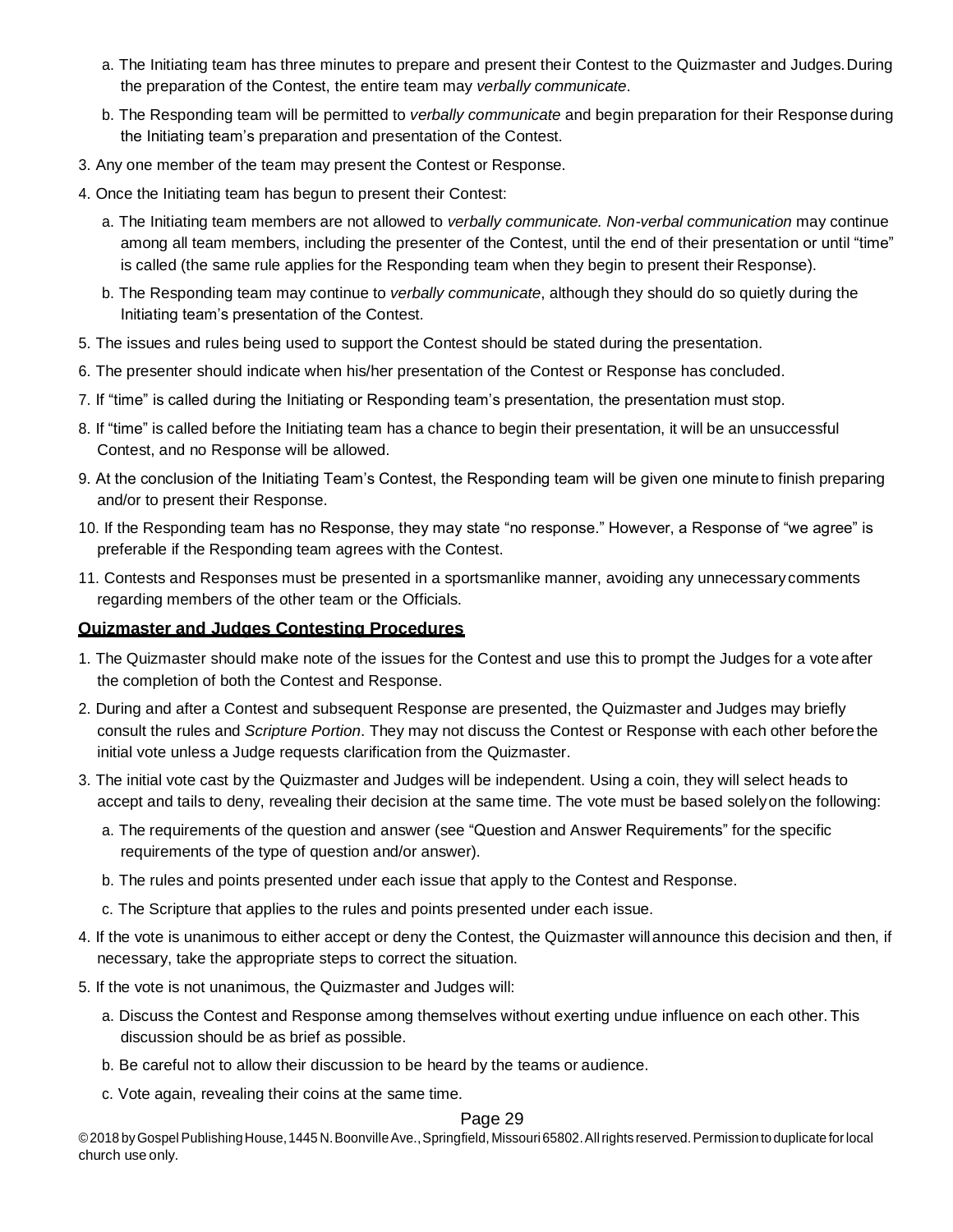6. The second vote on a Contest does not have to be unanimous. The Quizmaster will announce the majoritydecision and then, if necessary, take the appropriate steps to correct the situation.

Note: For rulings with only a Quizmaster and one Judge, see rule #19c from the "Officials Guidelines," page 13.

7. If a team is presenting a *multi-issue Contest*, these procedures must be followed for each issue of the Contest,in the order presented, until one of the issues has been accepted or all of the issues have been denied. If all of the issues have been denied, it will be considered one unsuccessful Contest.

#### <span id="page-29-0"></span>**Use of Additional Scriptural Evidence in Contesting**

- 1. Additional Scriptural Evidence may be used to show additional acceptableanswers.
- 2. Additional Scriptural Evidence may also be used to support the answer given by a quizzer in the case where key phrases, clauses, or words found in the answer of the official question are interchangeable with other key phrases, clauses, or words found in the Scripture being studied.
- 3. Since it is not invalid in some cases for the question to require fewer answers than there actually maybe, Additional Scriptural Evidence presented to show additional acceptable answers will not make the question invalid unless the question violates rules for "Fewer Answers than Exist" on page 26.
- 4. Additional Scriptural Evidence can be used to prove the question invalid due to incorrect information or violation of the rules for "Question and Answer Requirements."
- 5. Additional Scriptural Evidence cannot be used for a Contest involving an Application Question.

### <span id="page-29-1"></span>**Voiding Questions**

#### <span id="page-29-2"></span>**Voiding and Replacing for Both Teams**

A question must be voided and a substitute question of equal value read to both teams when:

- 1. The Quizmaster and Judges rule a question to be invalid that was originally read to both teams.
- 2. There is obvious *help* or *hindrance* before or during the reading of the question before a quizzer has buzzed in by anyone or anything.
- 3. There is obvious *help* after a quizzer has buzzed in by the Officials, audience, or other source(s) not related to either team. A team may not Contest the opposing team's answer concerning *help* due to the actions of its own team members or related audience.
- 4. An *active quizzer* who is no longer an *eligible quizzer* has been permitted to answer a question(s), whether correctly or incorrectly. All affected questions must be voided and replaced.
- 5. It is proven that the equipment is malfunctioning.
	- a. If it can be determined at what point the malfunction occurred, all used questions from that point on mustbe voided and replaced.
	- b. If it cannot be determined at what point the malfunction occurred, the match must start over and allused questions must be voided and replaced.
- 6. The Quizmaster *misreads* the question and:
	- a. The Quizmaster and Judges determine that the *key words* have been read, or
	- b. A quizzer buzzes in before either the Quizmaster or Judges recognize the mistake.

Note: The exception to both cases would be, if the question was being read to only one team, the question should not be voided but reread again.

7. Electronic equipment indicates a tie between quizzers on opposing teams.

#### Page 30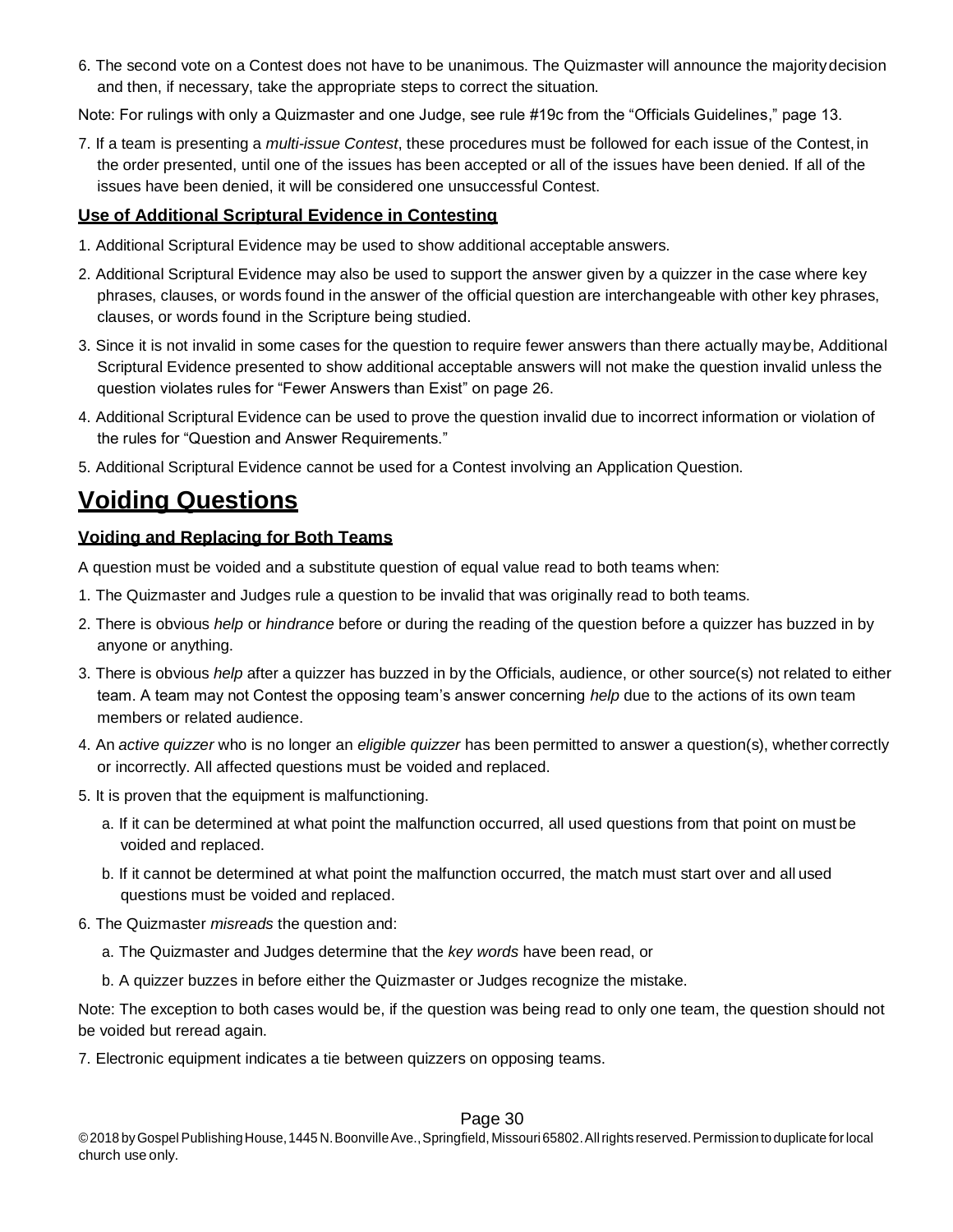### <span id="page-30-0"></span>**Voiding and Replacing for One Team**

A question must be voided and a substitute question of equal value read only to one team when:

- 1. The voiding situation occurs when the question is being read to only one team.
- 2. A quizzer has buzzed in and there is obvious *hindrance* by a member of the opposing team, one of the Officials, audience, or other sources not related to the offended team.
- 3. The Quizmaster and Judges reverse a decision of "correct" on an interrupted question due to a Contest.
- 4. There is an error on the part of the Officials in *identifying* the correct quizzer such as:
	- a. A quizzer is incorrectly *identified* and begins to answer the question.
	- b. There is undue delay in *identifying* the quizzer who buzzed in.
	- c. The quizzer who buzzed in is not allowed to answer.
- 5. A quizzer is not given a full thirty seconds to complete the answer and the answer is merely incomplete anddoes not contain incorrect information.
- 6. The Quizmaster and Judges rule in favor of a Contest because of Additional Scriptural Evidence but were unable to either accurately recall or record the answer that was given.
- 7. A quizzer is hindered from answering correctly when the Quizmaster or a Judge fails to call "Interruption" and the meaning of the question has changed.
- 8. A quizzer is hindered from answering correctly when the Quizmaster or a Judge calls "Interruption" on a noninterrupted question.

### <span id="page-30-1"></span>**Unusual Situations**

If unusual situations arise which are not clearly covered in the rules, the Quizmaster and Judges, in private consultation with the coordinator, will make as fair and just a ruling as possible. These special rulings are not contestable. A head coach may not appeal a decision of the Quizmaster and/or Judges because of a disagreement on judgment calls. The coordinator should only be requested to intervene in the event of a major rules violation.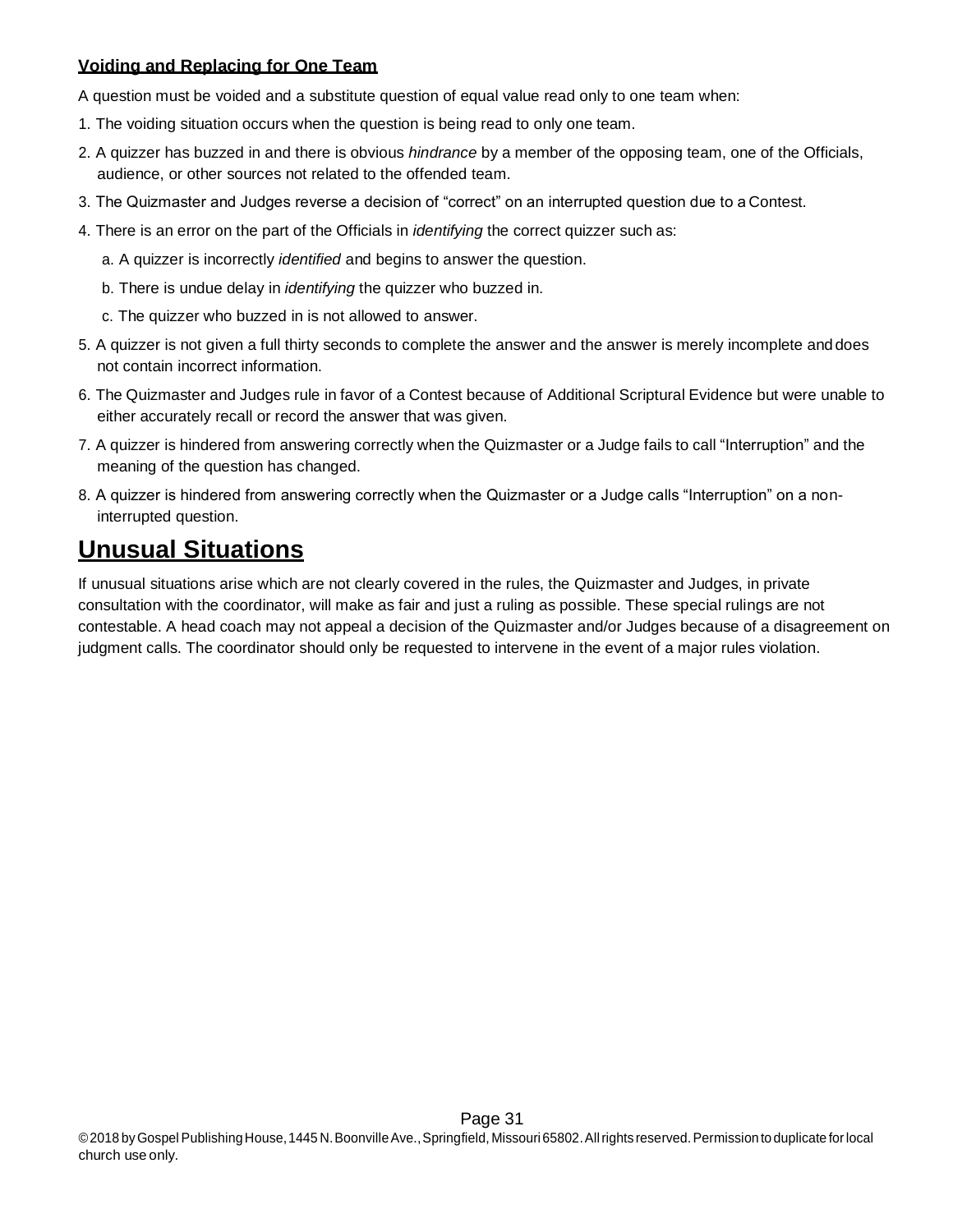# **Glossary**

<span id="page-31-0"></span>*Active Quizzer*: A quizzer seated at the quizzing table.

*Chapter Analysis*: Answers with clear and specific markings in the *Scripture Portion* limited to individuals (bolded), geographical locations (*italicized*), questions (?), exclamations (!), parenthetical statements ( ), and Old Testament Scriptures (underlined and inside quotation marks ""). An official listing of the *Chapter Analysis* is found in the *Scripture Portion* and can also be found on the Basic 5 CD.

*Communication*: See *"Non-Verbal Communication"* or *"Verbal Communication."*

*Complete Answer(s)*: The phrase *"Complete Answer(s)"* is another way of referring to the Give a Complete Answer *Introductory Remarks*.

*Consecutive Verses*: Verses immediately adjacent to each other within a book, regardless of a change in the section or chapter.

*Eligible Quizzer*: A quizzer who has not *quizzed out* or *fouled out.*

*Fouled Out*: See *"Quizzed Out/Fouled Out".*

*Help*: Information or actions that could *help* a quizzer complete an interrupted question and/or answer.

*Hindrance*: Distraction sufficient enough to cause a quizzer to be unable to correctly complete an interrupted question and/or answer.

*Identified/Identifying*: The process of an Official recognizing the quizzer who buzzed in by calling that quizzer's color and number (e.g., Red One).

*Inactive Quizzer*: A quizzer seated behind the *active quizzers*.

*Interjected Phrases/Interjections*: Phrases *interjected* in the Scripture to identify the speaker, to indicate something is being spoken, or an Old Testament Scripture is being *quoted*.

*Introductory Remark(s)*: Information before the question about what type of question to expect, what type of answer is required, the number of questions and/or answers, and the *location* from where they come.

*Key Words*: 1. For *Complete Answers*, Essence, or *Chapter Analysis: Key words* must be at least two words not including words like "a," "an," "the," etc. 2. For the words which make up a question: It is the word or words necessary to give a quizzer the ability to finish the question.

*Location*: A way to identify in the *Introductory Remarks* or the question itself an area in Scripture from which the question and/or answer will come. This can be done by giving a verse *location*, number, section title, chapter, etc.

*Marked Verses*: Verses in the *Scripture Portion* that have a black, filled-in circle next to them.

*Misread*: When the Quizmaster adds, omits, repeats, or changes anything in the question from "Question number..." to the end of the question.

#### Page 32